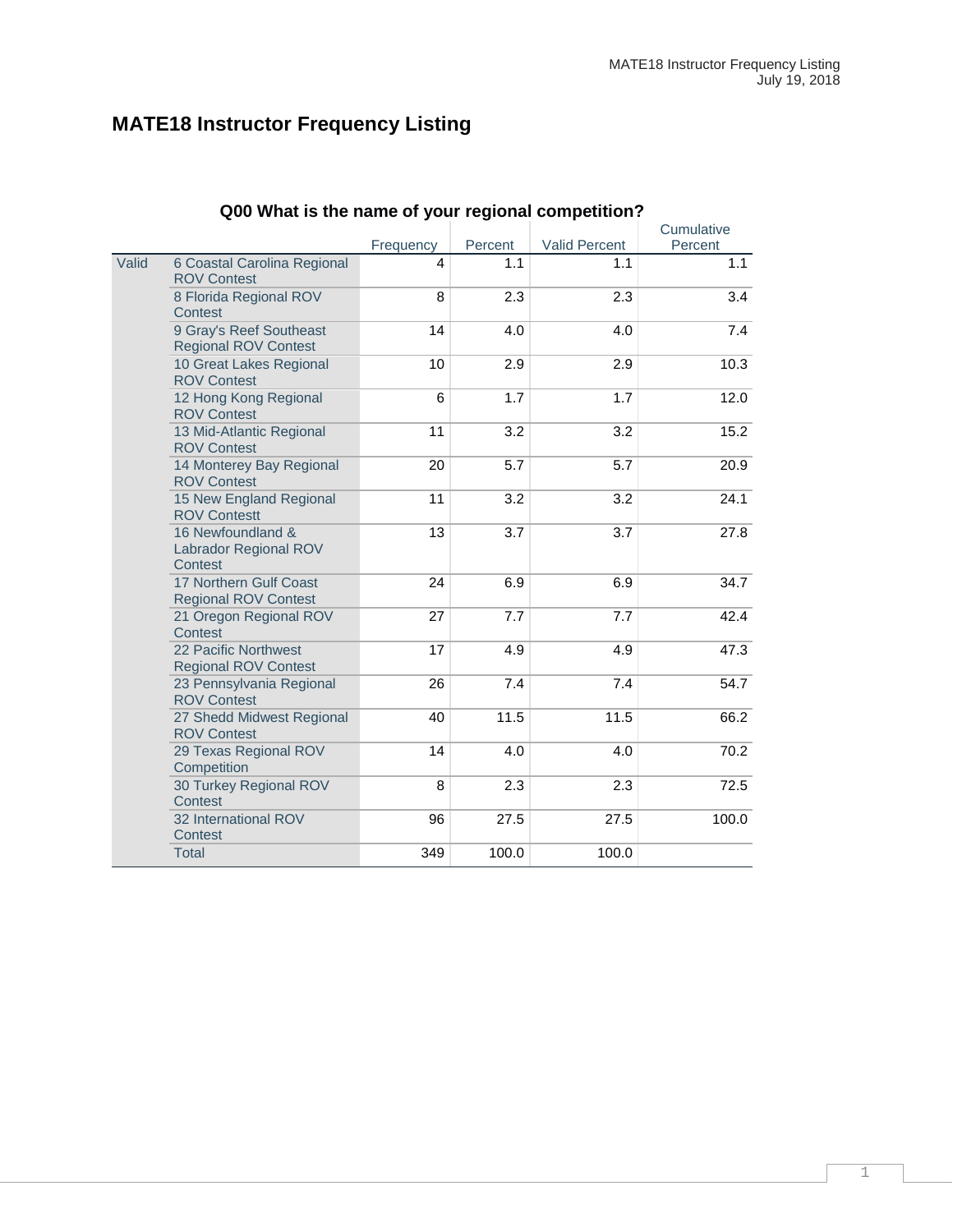|       | Code           |           |         |                      |            |  |  |  |  |
|-------|----------------|-----------|---------|----------------------|------------|--|--|--|--|
|       |                |           |         |                      | Cumulative |  |  |  |  |
|       |                | Frequency | Percent | <b>Valid Percent</b> | Percent    |  |  |  |  |
| Valid | 2018COAST      | 4         | 1.1     | 1.1                  | 1.1        |  |  |  |  |
|       | 2018FL         | 8         | 2.3     | 2.3                  | 3.4        |  |  |  |  |
|       | 2018GL         | 10        | 2.9     | 2.9                  | 6.3        |  |  |  |  |
|       | 2018GRS        | 14        | 4.0     | 4.0                  | 10.3       |  |  |  |  |
|       | 2018HK         | 6         | 1.7     | 1.7                  | 12.0       |  |  |  |  |
|       | 2018 Intl      | 96        | 27.5    | 27.5                 | 39.5       |  |  |  |  |
|       | 2018MB         | 16        | 4.6     | 4.6                  | 44.1       |  |  |  |  |
|       | 2018MBb        | 4         | 1.1     | 1.1                  | 45.3       |  |  |  |  |
|       | 2018MID-AT     | 11        | 3.2     | 3.2                  | 48.4       |  |  |  |  |
|       | 2018NE         | 11        | 3.2     | 3.2                  | 51.6       |  |  |  |  |
|       | <b>2018NGC</b> | 24        | 6.9     | 6.9                  | 58.5       |  |  |  |  |
|       | 2018NL         | 13        | 3.7     | 3.7                  | 62.2       |  |  |  |  |
|       | 2018OR         | 27        | 7.7     | 7.7                  | 69.9       |  |  |  |  |
|       | 2018PA         | 26        | 7.4     | 7.4                  | 77.4       |  |  |  |  |
|       | <b>2018PNW</b> | 17        | 4.9     | 4.9                  | 82.2       |  |  |  |  |
|       | 2018SHEDD      | 40        | 11.5    | 11.5                 | 93.7       |  |  |  |  |
|       | 2018Turkey     | 8         | 2.3     | 2.3                  | 96.0       |  |  |  |  |
|       | 2018TX         | 14        | 4.0     | 4.0                  | 100.0      |  |  |  |  |
|       | <b>Total</b>   | 349       | 100.0   | 100.0                |            |  |  |  |  |

#### **Q01 Overall, how would you rate the usefulness of the ROV program?** Cumulative

|                |              | Frequency | Percent | <b>Valid Percent</b> | <b>UUILLUIQUVU</b><br>Percent |
|----------------|--------------|-----------|---------|----------------------|-------------------------------|
| Valid          | 1 Excellent  | 281       | 80.5    | 81.2                 | 81.2                          |
|                | 2 Good       | 58        | 16.6    | 16.8                 | 98.0                          |
|                | 3 Fair       | 7         | 2.0     | 2.0                  | 100.0                         |
|                | Total        | 346       | 99.1    | 100.0                |                               |
| <b>Missing</b> | -1 No answer | 3         | .9      |                      |                               |
| <b>Total</b>   |              | 349       | 100.0   |                      |                               |

## **Q02 How would you rate the support provided by the ROV program?**

|                |              |           |         |                      | Cumulative |
|----------------|--------------|-----------|---------|----------------------|------------|
|                |              | Frequency | Percent | <b>Valid Percent</b> | Percent    |
| Valid          | 1 Excellent  | 178       | 51.0    | 51.6                 | 51.6       |
|                | 2 Good       | 126       | 36.1    | 36.5                 | 88.1       |
|                | 3 Fair       | 34        | 9.7     | 9.9                  | 98.0       |
|                | 4 Poor       | 7         | 2.0     | 2.0                  | 100.0      |
|                | <b>Total</b> | 345       | 98.9    | 100.0                |            |
| <b>Missing</b> | -1 No answer | 4         | 1.1     |                      |            |
| <b>Total</b>   |              | 349       | 100.0   |                      |            |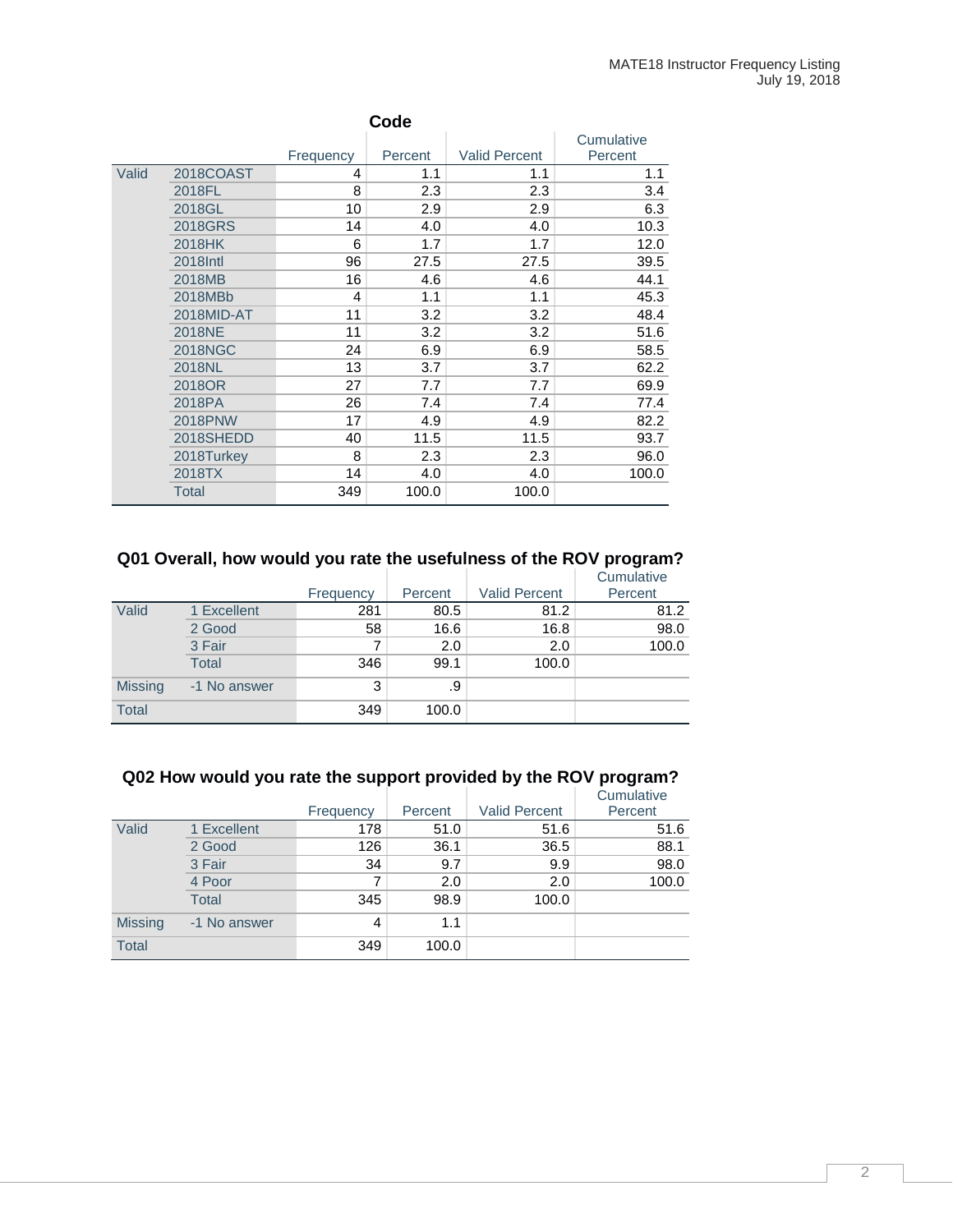#### **Q03A What obstacles did you face in the ROV program this year? Recruiting students**

|       |        | Frequency | Percent | <b>Valid Percent</b> | Cumulative<br>Percent |
|-------|--------|-----------|---------|----------------------|-----------------------|
| Valid | 1 Yes  | 75        | 21.5    | 21.5                 | 21.5                  |
|       | $2$ No | 274       | 78.5    | 78.5                 | 100.0                 |
|       | Total  | 349       | 100.0   | 100.0                |                       |

#### **Q03B What obstacles did you face in the ROV program this year? Having the technical skills and expertise**

|       |        | Frequency | Percent | <b>Valid Percent</b> | Cumulative<br>Percent |
|-------|--------|-----------|---------|----------------------|-----------------------|
| Valid | 1 Yes  | 135       | 38.7    | 38.7                 | 38.7                  |
|       | $2$ No | 214       | 61.3    | 61.3                 | 100.0                 |
|       | Total  | 349       | 100.0   | 100.0                |                       |

#### **Q03C What obstacles did you face in the ROV program this year? The time commitment**

|       |        | Frequency | Percent | <b>Valid Percent</b> | Cumulative<br>Percent |
|-------|--------|-----------|---------|----------------------|-----------------------|
| Valid | 1 Yes  | 200       | 57.3    | 57.3                 | 57.3                  |
|       | $2$ No | 149       | 42.7    | 42.7                 | 100.0                 |
|       | Total  | 349       | 100.0   | 100.0                |                       |

### **Q03D What obstacles did you face in the ROV program this year? Integrating this activity into existing curriculum**

|       |        | Frequency | Percent | <b>Valid Percent</b> | Cumulative<br>Percent |
|-------|--------|-----------|---------|----------------------|-----------------------|
| Valid | 1 Yes  | 48        | 13.8    | 13.8                 | 13.8                  |
|       | $2$ No | 301       | 86.2    | 86.2                 | 100.0                 |
|       | Total  | 349       | 100.0   | 100.0                |                       |

#### **Q03E What obstacles did you face in the ROV program this year? Not enough support from MATE**

|       |        | Frequency | Percent | <b>Valid Percent</b> | Cumulative<br>Percent |
|-------|--------|-----------|---------|----------------------|-----------------------|
| Valid | 1 Yes  | 24        | 6.9     | 6.9                  | 6.9                   |
|       | $2$ No | 325       | 93.1    | 93.1                 | 100.0                 |
|       | Total  | 349       | 100.0   | 100.0                |                       |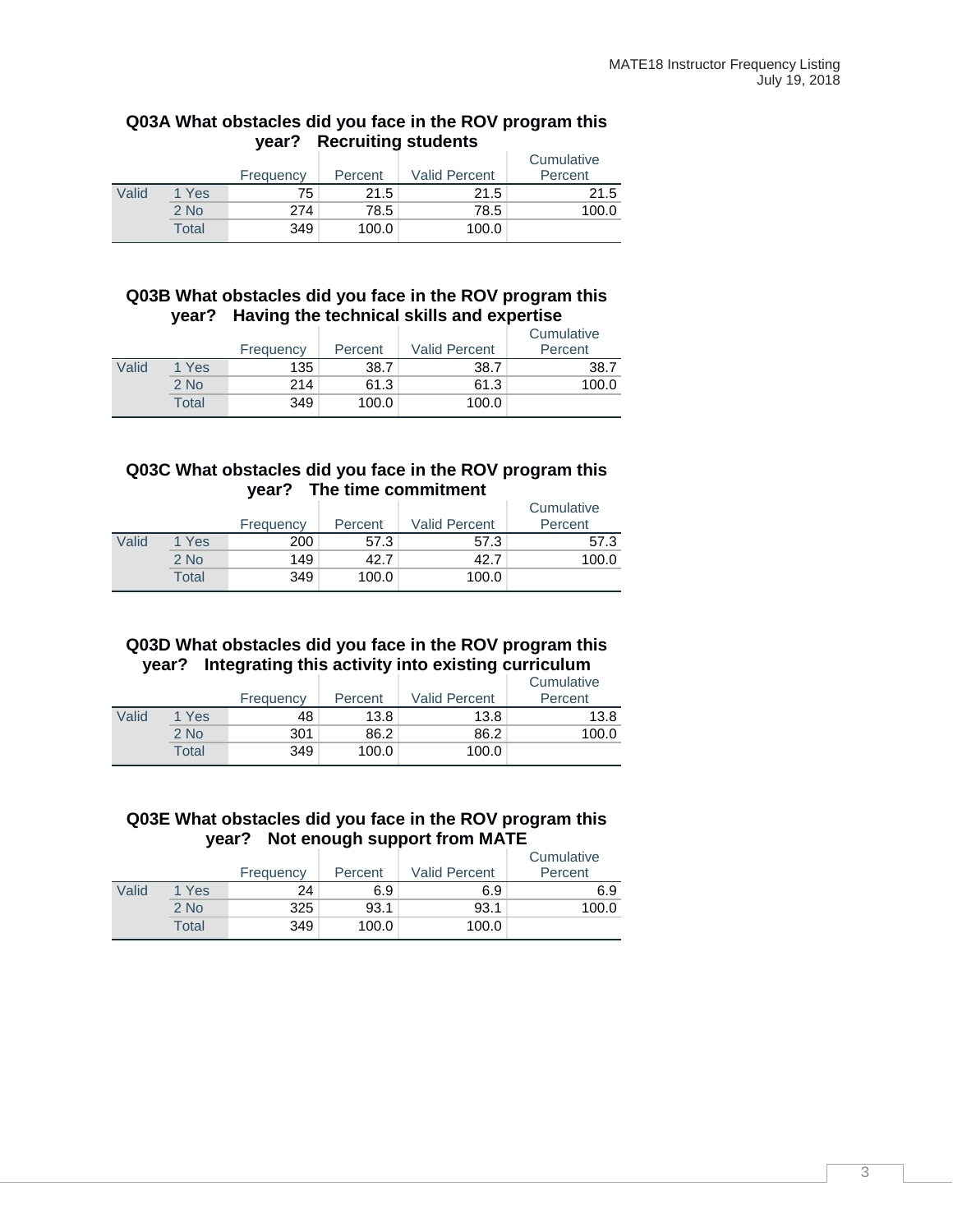#### **Q03F What obstacles did you face in the ROV program this year? Not enough resources**

|       |        | Frequency | Percent | <b>Valid Percent</b> | Cumulative<br>Percent |
|-------|--------|-----------|---------|----------------------|-----------------------|
| Valid | 1 Yes  | 77        | 22.1    | 22.1                 | 22.1                  |
|       | $2$ No | 272       | 77.9    | 77.9                 | 100.0                 |
|       | Total  | 349       | 100.0   | 100.0                |                       |

#### **Q03G What obstacles did you face in the ROV program this year? None**

|       |        | Frequency | Percent | <b>Valid Percent</b> | Cumulative<br>Percent |
|-------|--------|-----------|---------|----------------------|-----------------------|
| Valid | 1 Yes  | 32        | 9.2     | 9.2                  | 9.2                   |
|       | $2$ No | 317       | 90.8    | 90.8                 | 100.0                 |
|       | Total  | 349       | 100.0   | 100.0                |                       |

#### **Q04A Statements about changes observed in students: My students are more interested in learning about STEM**

|                |                     | Frequency | Percent   | <b>Valid Percent</b> | Cumulative<br>Percent |
|----------------|---------------------|-----------|-----------|----------------------|-----------------------|
| Valid          | 1 Strongly agree    | 181       | 51.9      | 52.5                 | 52.5                  |
|                | 2 Agree             | 149       | 42.7      | 43.2                 | 95.7                  |
|                | 3 Neutral           | 14        | 4.0       | 4.1                  | 99.7                  |
|                | 5 Strongly disagree |           | .3        | .3                   | 100.0                 |
|                | Total               | 345       | 98.9      | 100.0                |                       |
| <b>Missing</b> | -2 Partial complete |           | $\cdot$ 3 |                      |                       |
|                | -1 No answer        | 3         | .9        |                      |                       |
|                | <b>Total</b>        | 4         | 1.1       |                      |                       |
| <b>Total</b>   |                     | 349       | 100.0     |                      |                       |

#### **Q04B Statements about changes observed in students: My students are more interested in pursuing a STEM career** Cumulative

|                |                     |           |         |                      | Cumulative |
|----------------|---------------------|-----------|---------|----------------------|------------|
|                |                     | Frequency | Percent | <b>Valid Percent</b> | Percent    |
| Valid          | 1 Strongly agree    | 148       | 42.4    | 42.9                 | 42.9       |
|                | 2 Agree             | 150       | 43.0    | 43.5                 | 86.4       |
|                | 3 Neutral           | 43        | 12.3    | 12.5                 | 98.8       |
|                | 4 Disagree          | 3         | .9      | .9                   | 99.7       |
|                | 5 Strongly disagree |           | .3      | .3                   | 100.0      |
|                | <b>Total</b>        | 345       | 98.9    | 100.0                |            |
| <b>Missing</b> | -2 Partial complete |           | .3      |                      |            |
|                | -1 No answer        | 3         | .9      |                      |            |
|                | Total               | 4         | 1.1     |                      |            |
| <b>Total</b>   |                     | 349       | 100.0   |                      |            |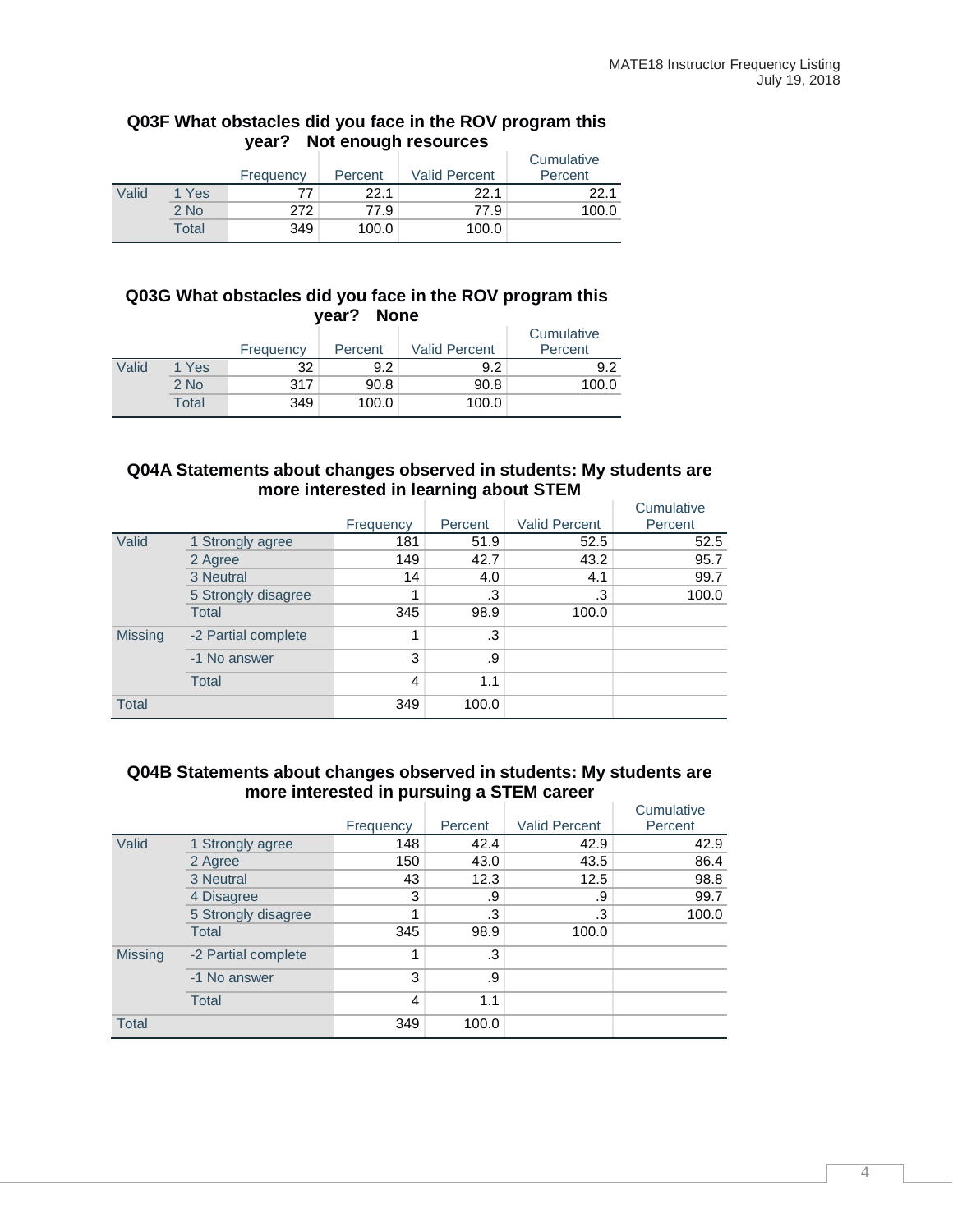|                |                     |           |         |                      | Cumulative |
|----------------|---------------------|-----------|---------|----------------------|------------|
|                |                     | Frequency | Percent | <b>Valid Percent</b> | Percent    |
| Valid          | 1 Strongly agree    | 239       | 68.5    | 70.3                 | 70.3       |
|                | 2 Agree             | 96        | 27.5    | 28.2                 | 98.5       |
|                | 3 Neutral           | 4         | 1.1     | 1.2                  | 99.7       |
|                | 5 Strongly disagree |           | .3      | .3                   | 100.0      |
|                | <b>Total</b>        | 340       | 97.4    | 100.0                |            |
| <b>Missing</b> | -2 Partial complete | 4         | .3      |                      |            |
|                | -1 No answer        | 8         | 2.3     |                      |            |
|                | <b>Total</b>        | 9         | 2.6     |                      |            |
| <b>Total</b>   |                     | 349       | 100.0   |                      |            |

#### **Q04C Statements about changes observed in students: My students have increased their STEM knowledge and skills**

#### **Q04D Statements about changes observed in students: My students have increase their ability to apply their STEM knowledge and skills to solving real-wrold problems.**

|                |                     | Frequency | Percent | <b>Valid Percent</b> | Cumulative<br>Percent |
|----------------|---------------------|-----------|---------|----------------------|-----------------------|
| Valid          | 1 Strongly agree    | 192       | 55.0    | 55.7                 | 55.7                  |
|                | 2 Agree             | 135       | 38.7    | 39.1                 | 94.8                  |
|                | 3 Neutral           | 16        | 4.6     | 4.6                  | 99.4                  |
|                | 4 Disagree          |           | .3      | .3                   | 99.7                  |
|                | 5 Strongly disagree |           | .3      | .3                   | 100.0                 |
|                | <b>Total</b>        | 345       | 98.9    | 100.0                |                       |
| <b>Missing</b> | -2 Partial complete |           | .3      |                      |                       |
|                | -1 No answer        | 3         | .9      |                      |                       |
|                | <b>Total</b>        | 4         | 1.1     |                      |                       |
| <b>Total</b>   |                     | 349       | 100.0   |                      |                       |

#### **Q04E Statements about changes observed in students: My students have improved their ability to communicate their engineering process and design to a wide audience.**

|                |                     |           |         |                      | Cumulative |
|----------------|---------------------|-----------|---------|----------------------|------------|
|                |                     | Frequency | Percent | <b>Valid Percent</b> | Percent    |
| Valid          | 1 Strongly agree    | 183       | 52.4    | 53.2                 | 53.2       |
|                | 2 Agree             | 139       | 39.8    | 40.4                 | 93.6       |
|                | 3 Neutral           | 18        | 5.2     | 5.2                  | 98.8       |
|                | 4 Disagree          | 4         | 1.1     | 1.2                  | 100.0      |
|                | <b>Total</b>        | 344       | 98.6    | 100.0                |            |
| <b>Missing</b> | -2 Partial complete | 1         | .3      |                      |            |
|                | -1 No answer        | 4         | 1.1     |                      |            |
|                | <b>Total</b>        | 5         | 1.4     |                      |            |
| <b>Total</b>   |                     | 349       | 100.0   |                      |            |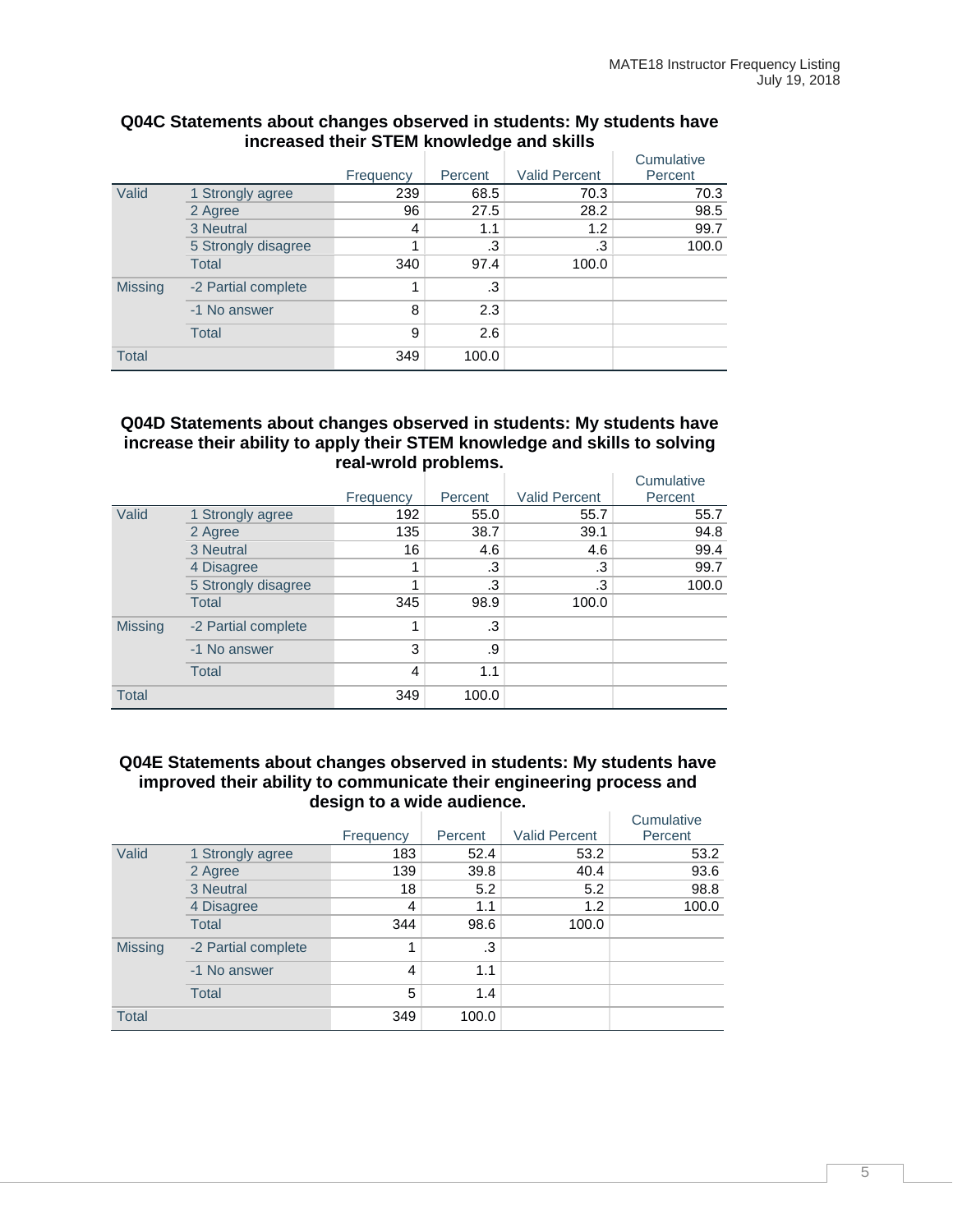#### **Q04F Statements about changes observed in students: My students have increased their skills in team building, problem solving, and/or critical thinking**

|                |                     | Frequency | Percent | <b>Valid Percent</b> | Cumulative<br>Percent |
|----------------|---------------------|-----------|---------|----------------------|-----------------------|
| Valid          | 1 Strongly agree    | 232       | 66.5    | 67.2                 | 67.2                  |
|                | 2 Agree             | 98        | 28.1    | 28.4                 | 95.7                  |
|                | 3 Neutral           | 14        | 4.0     | 4.1                  | 99.7                  |
|                | 5 Strongly disagree |           | .3      | .3                   | 100.0                 |
|                | <b>Total</b>        | 345       | 98.9    | 100.0                |                       |
| <b>Missing</b> | -2 Partial complete | 1         | .3      |                      |                       |
|                | -1 No answer        | 3         | .9      |                      |                       |
|                | Total               | 4         | 1.1     |                      |                       |
| <b>Total</b>   |                     | 349       | 100.0   |                      |                       |

#### **Q05A The ROV program provided a valuable venue to help prepare my students for STEM careers.**

|                |                     |           |         |                      | Cumulative |
|----------------|---------------------|-----------|---------|----------------------|------------|
|                |                     | Frequency | Percent | <b>Valid Percent</b> | Percent    |
| Valid          | 1 Strongly agree    | 198       | 56.7    | 57.9                 | 57.9       |
|                | 2 Agree             | 133       | 38.1    | 38.9                 | 96.8       |
|                | 3 Neutral           | 9         | 2.6     | 2.6                  | 99.4       |
|                | 6 Not applicable    | 2         | .6      | .6                   | 100.0      |
|                | <b>Total</b>        | 342       | 98.0    | 100.0                |            |
| <b>Missing</b> | -2 Partial complete | 1         | .3      |                      |            |
|                | -1 No answer        | 6         | 1.7     |                      |            |
|                | <b>Total</b>        | 7         | 2.0     |                      |            |
| <b>Total</b>   |                     | 349       | 100.0   |                      |            |

#### **Q05B I modified my curriculum and teaching based on MATE information/training.**

|                |                     |           |         |                      | Cumulative |
|----------------|---------------------|-----------|---------|----------------------|------------|
|                |                     | Frequency | Percent | <b>Valid Percent</b> | Percent    |
| Valid          | 1 Strongly agree    | 70        | 20.1    | 20.6                 | 20.6       |
|                | 2 Agree             | 102       | 29.2    | 30.0                 | 50.6       |
|                | 3 Neutral           | 82        | 23.5    | 24.1                 | 74.7       |
|                | 4 Disagree          | 25        | 7.2     | 7.4                  | 82.1       |
|                | 5 Strongly disagree | 4         | 1.1     | 1.2                  | 83.2       |
|                | 6 Not applicable    | 57        | 16.3    | 16.8                 | 100.0      |
|                | Total               | 340       | 97.4    | 100.0                |            |
| <b>Missing</b> | -2 Partial complete | 1         | .3      |                      |            |
|                | -1 No answer        | 8         | 2.3     |                      |            |
|                | <b>Total</b>        | 9         | 2.6     |                      |            |
| <b>Total</b>   |                     | 349       | 100.0   |                      |            |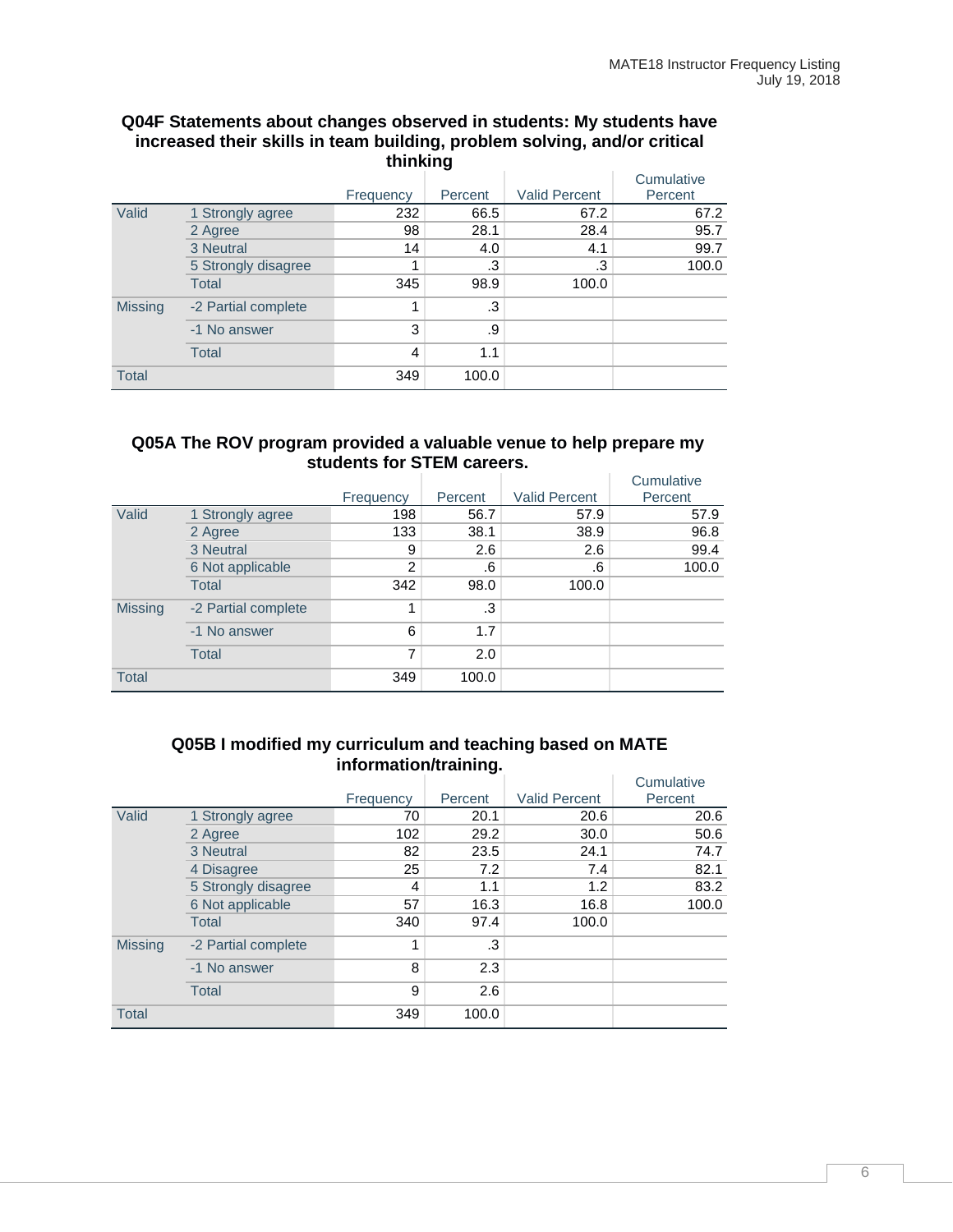|                |                     |                |         |                      | Cumulative |
|----------------|---------------------|----------------|---------|----------------------|------------|
|                |                     | Frequency      | Percent | <b>Valid Percent</b> | Percent    |
| Valid          | 1 Strongly agree    | 137            | 39.3    | 40.2                 | 40.2       |
|                | 2 Agree             | 121            | 34.7    | 35.5                 | 75.7       |
|                | 3 Neutral           | 39             | 11.2    | 11.4                 | 87.1       |
|                | 4 Disagree          | 20             | 5.7     | 5.9                  | 93.0       |
|                | 5 Strongly disagree | 2              | .6      | .6                   | 93.5       |
|                | 6 Not applicable    | 22             | 6.3     | 6.5                  | 100.0      |
|                | <b>Total</b>        | 341            | 97.7    | 100.0                |            |
| <b>Missing</b> | -2 Partial complete | 1              | .3      |                      |            |
|                | -1 No answer        | $\overline{7}$ | 2.0     |                      |            |
|                | <b>Total</b>        | 8              | 2.3     |                      |            |
| <b>Total</b>   |                     | 349            | 100.0   |                      |            |

#### **Q05C I used MATE materials/resources to incorporate the ROV building project into my course or club.**

#### **Q05D I intend to use what I learned through the project to work with future students.**

|                |                     |                |         |                      | Cumulative |
|----------------|---------------------|----------------|---------|----------------------|------------|
|                |                     | Frequency      | Percent | <b>Valid Percent</b> | Percent    |
| Valid          | 1 Strongly agree    | 200            | 57.3    | 58.7                 | 58.7       |
|                | 2 Agree             | 114            | 32.7    | 33.4                 | 92.1       |
|                | 3 Neutral           | 12             | 3.4     | 3.5                  | 95.6       |
|                | 4 Disagree          | 4              | .3      | .3                   | 95.9       |
|                | 5 Strongly disagree |                | .3      | .3                   | 96.2       |
|                | 6 Not applicable    | 13             | 3.7     | 3.8                  | 100.0      |
|                | <b>Total</b>        | 341            | 97.7    | 100.0                |            |
| <b>Missing</b> | -2 Partial complete | 1              | .3      |                      |            |
|                | -1 No answer        | $\overline{7}$ | 2.0     |                      |            |
|                | <b>Total</b>        | 8              | 2.3     |                      |            |
| <b>Total</b>   |                     | 349            | 100.0   |                      |            |

#### **Q05E I feel that I am part of a MATE community that provides support and relevant resources.**  $\overline{C}$  Cumulative  $\overline{C}$

|                |                     |           |         |                      | Cumulative |
|----------------|---------------------|-----------|---------|----------------------|------------|
|                |                     | Frequency | Percent | <b>Valid Percent</b> | Percent    |
| Valid          | 1 Strongly agree    | 135       | 38.7    | 39.6                 | 39.6       |
|                | 2 Agree             | 150       | 43.0    | 44.0                 | 83.6       |
|                | 3 Neutral           | 39        | 11.2    | 11.4                 | 95.0       |
|                | 4 Disagree          | 7         | 2.0     | 2.1                  | 97.1       |
|                | 5 Strongly disagree | 3         | .9      | .9                   | 97.9       |
|                | 6 Not applicable    | 7         | 2.0     | 2.1                  | 100.0      |
|                | Total               | 341       | 97.7    | 100.0                |            |
| <b>Missing</b> | -2 Partial complete | 1         | .3      |                      |            |
|                | -1 No answer        | 7         | 2.0     |                      |            |
|                | <b>Total</b>        | 8         | 2.3     |                      |            |
| <b>Total</b>   |                     | 349       | 100.0   |                      |            |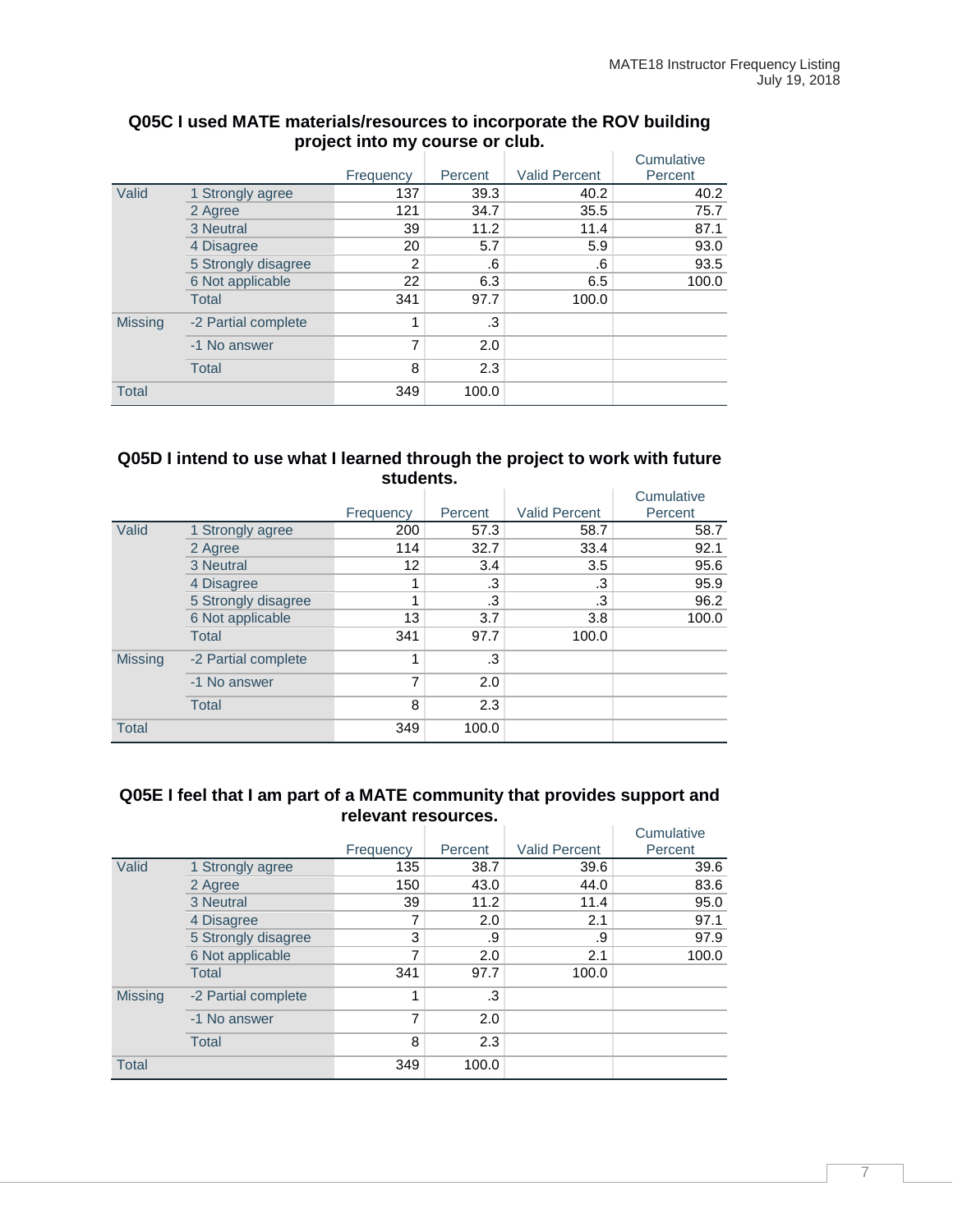#### **Q06 Has the ROV program opened up other education or career opportunities for you? (E.g., professional development opportunities, partnerships with other schools/industry, job offers, etc.)**

|                |                           |           |         |                      | Cumulative |
|----------------|---------------------------|-----------|---------|----------------------|------------|
|                |                           | Frequency | Percent | <b>Valid Percent</b> | Percent    |
| Valid          | 1 Yes -- Please describe: | 146       | 41.8    | 43.7                 | 43.7       |
|                | $2$ No                    | 188       | 53.9    | 56.3                 | 100.0      |
|                | <b>Total</b>              | 334       | 95.7    | 100.0                |            |
| <b>Missing</b> | -2 Partial complete       |           | .3      |                      |            |
|                | -1 No answer              | 14        | 4.0     |                      |            |
|                | <b>Total</b>              | 15        | 4.3     |                      |            |
| <b>Total</b>   |                           | 349       | 100.0   |                      |            |

#### **Q06\_1\_o Has the ROV program opened up other education or career opportunities for you? (E.g., professional development opportunities, partnerships with other schools/industry, job offers, etc.): (specify)**

|                |                     |           |         |                      | Cumulative |
|----------------|---------------------|-----------|---------|----------------------|------------|
|                |                     | Frequency | Percent | <b>Valid Percent</b> | Percent    |
| Valid          | 1 Comment           | 136       | 39.0    | 41.7                 | 41.7       |
|                | 2 No comments       | 190       | 54.4    | 58.3                 | 100.0      |
|                | <b>Total</b>        | 326       | 93.4    | 100.0                |            |
| <b>Missing</b> | -3 Branching skip   | 14        | 4.0     |                      |            |
|                | -2 Partial complete | 1         | .3      |                      |            |
|                | -1 No answer        | 8         | 2.3     |                      |            |
|                | <b>Total</b>        | 23        | 6.6     |                      |            |
| <b>Total</b>   |                     | 349       | 100.0   |                      |            |

#### **Q07 Has the ROV program opened up other education or career opportunities for your students? (E.g.,scholarships, internships, job offers, etc.)**

|                |                           | Frequency | Percent | <b>Valid Percent</b> | Cumulative<br>Percent |
|----------------|---------------------------|-----------|---------|----------------------|-----------------------|
| Valid          | 1 Yes -- Please describe: | 190       | 54.4    | 57.6                 | 57.6                  |
|                | 2 No                      | 140       | 40.1    | 42.4                 | 100.0                 |
|                | <b>Total</b>              | 330       | 94.6    | 100.0                |                       |
| <b>Missing</b> | -2 Partial complete       |           | .3      |                      |                       |
|                | -1 No answer              | 18        | 5.2     |                      |                       |
|                | <b>Total</b>              | 19        | 5.4     |                      |                       |
| <b>Total</b>   |                           | 349       | 100.0   |                      |                       |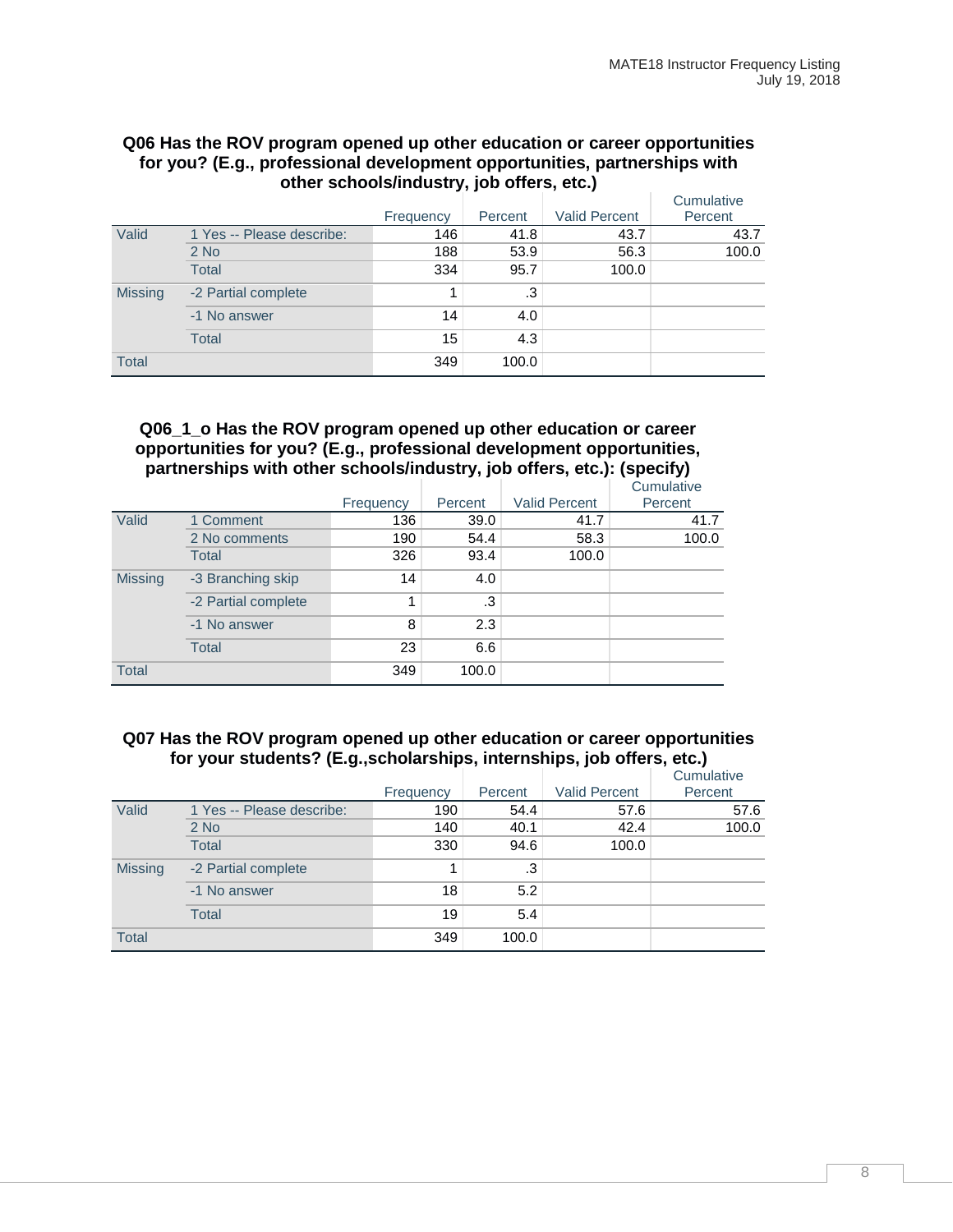|                |                     | Frequency | Percent | <b>Valid Percent</b> | Cumulative<br>Percent |
|----------------|---------------------|-----------|---------|----------------------|-----------------------|
| Valid          | 1 Comment           | 176       | 50.4    | 53.5                 | 53.5                  |
|                | 2 No comments       | 153       | 43.8    | 46.5                 | 100.0                 |
|                | Total               | 329       | 94.3    | 100.0                |                       |
| <b>Missing</b> | -3 Branching skip   | 10        | 2.9     |                      |                       |
|                | -2 Partial complete | 1         | .3      |                      |                       |
|                | -1 No answer        | 9         | 2.6     |                      |                       |
|                | Total               | 20        | 5.7     |                      |                       |
| <b>Total</b>   |                     | 349       | 100.0   |                      |                       |

#### **Q07\_1\_o Has the ROV program opened up other education or career opportunities for your students? (E.g.,scholarships, internships, job offers, etc.): (specify)**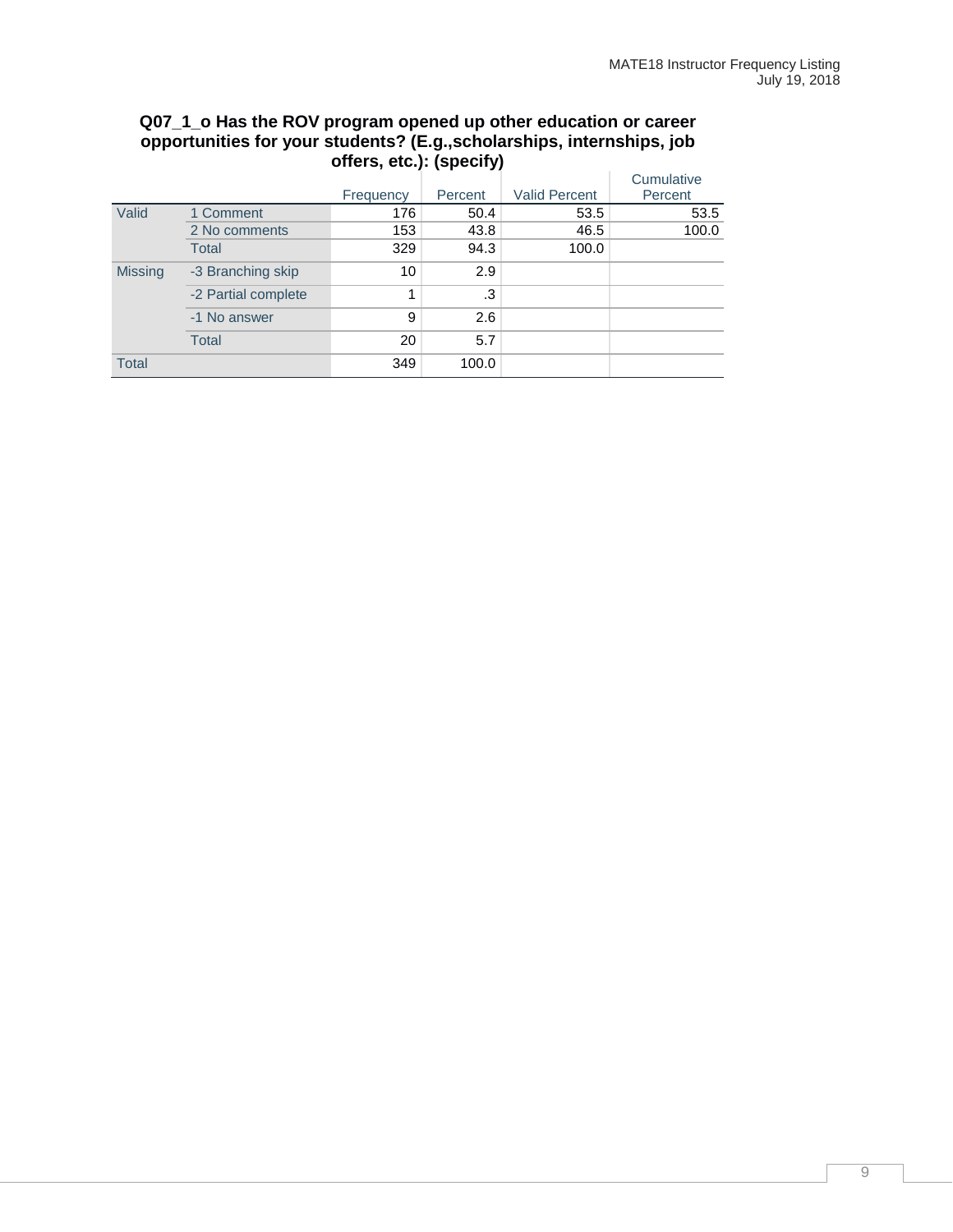|                |                     |                         |                 |               | Cumulative |
|----------------|---------------------|-------------------------|-----------------|---------------|------------|
|                |                     | Frequency               | Percent         | Valid Percent | Percent    |
| Valid          | $\overline{2}$      | 3                       | .9              | .9            | .9         |
|                | $\mathbf{3}$        | 14                      | 4.0             | 4.1           | 5.0        |
|                | $\overline{4}$      | 25                      | 7.2             | 7.3           | 12.3       |
|                | $\overline{5}$      | 21                      | 6.0             | 6.2           | 18.5       |
|                | $6\phantom{1}6$     | 27                      | 7.7             | 7.9           | 26.4       |
|                | $\overline{7}$      | 20                      | 5.7             | 5.9           | 32.3       |
|                | $\,8\,$             | 21                      | 6.0             | 6.2           | 38.4       |
|                | $\boldsymbol{9}$    | 12                      | 3.4             | 3.5           | 41.9       |
|                | 10                  | 24                      | 6.9             | 7.0           | 49.0       |
|                | 11                  | $\boldsymbol{9}$        | 2.6             | 2.6           | 51.6       |
|                | 12                  | 29                      | 8.3             | 8.5           | 60.1       |
|                | 13                  | 19                      | 5.4             | 5.6           | 65.7       |
|                | 14                  | $\,6$                   | 1.7             | 1.8           | 67.4       |
|                | 15                  | 15                      | 4.3             | 4.4           | 71.8       |
|                | 16                  | 7                       | 2.0             | 2.1           | 73.9       |
|                | 17                  | 7                       | 2.0             | 2.1           | 76.0       |
|                | 18                  | $\overline{7}$          | 2.0             | 2.1           | 78.0       |
|                | 19                  | $\overline{9}$          | 2.6             | 2.6           | 80.6       |
|                | 20                  | 14                      | 4.0             | 4.1           | 84.8       |
|                | 21                  | 4                       | 1.1             | 1.2           | 85.9       |
|                | 22                  | 6                       | 1.7             | 1.8           | 87.7       |
|                | 23                  | 3                       | $.9\,$          | $.9\,$        | 88.6       |
|                | 24                  | 5                       | 1.4             | 1.5           | 90.0       |
|                | 25                  | 6                       | 1.7             | 1.8           | 91.8       |
|                | 26                  | $\mathbf 1$             | $\cdot$ 3       | .3            | 92.1       |
|                | 27                  | 3                       | $.9\,$          | .9            | 93.0       |
|                | 28                  | $\overline{2}$          | $\cdot 6$       | ${\bf .6}$    | 93.5       |
|                | 29                  | $\overline{1}$          | $\cdot$         | $.3\,$        | 93.8       |
|                | 30                  | $\overline{7}$          | 2.0             | 2.1           | 95.9       |
|                | 35                  | $\overline{2}$          | ${\bf .6}$      | 6.6           | 96.5       |
|                | 36                  | $\overline{2}$          | $\cdot 6$       | ${\bf .6}$    | 97.1       |
|                | 39                  | $\mathbf{1}$            | $\cdot$ 3       | $\cdot$ 3     | 97.4       |
|                | 40                  | 3                       | $.9\,$          | .9            | 98.2       |
|                | 46                  | $\mathbf 1$             | $\cdot$ 3       | $\cdot$ 3     | 98.5       |
|                | 50                  | $\overline{c}$          | ${\bf .6}$      | $.6\,$        | 99.1       |
|                | 59                  | $\mathbf 1$             | $\cdot$ 3       | $\cdot$ 3     | 99.4       |
|                | 80                  | $\mathbf 1$             | $\cdot$ 3       | $\cdot$ 3     | 99.7       |
|                | 241                 | $\overline{1}$          | $\overline{.3}$ | $\cdot$ 3     | 100.0      |
|                | <b>Total</b>        | 341                     | 97.7            | 100.0         |            |
| <b>Missing</b> | -2 Partial complete | $\overline{\mathbf{c}}$ | ${\bf .6}$      |               |            |
|                | -1 No answer        | 6                       | 1.7             |               |            |
|                | Total               | 8                       | 2.3             |               |            |
| Total          |                     | 349                     | 100.0           |               |            |

# **Q08 How many students worked on this project?**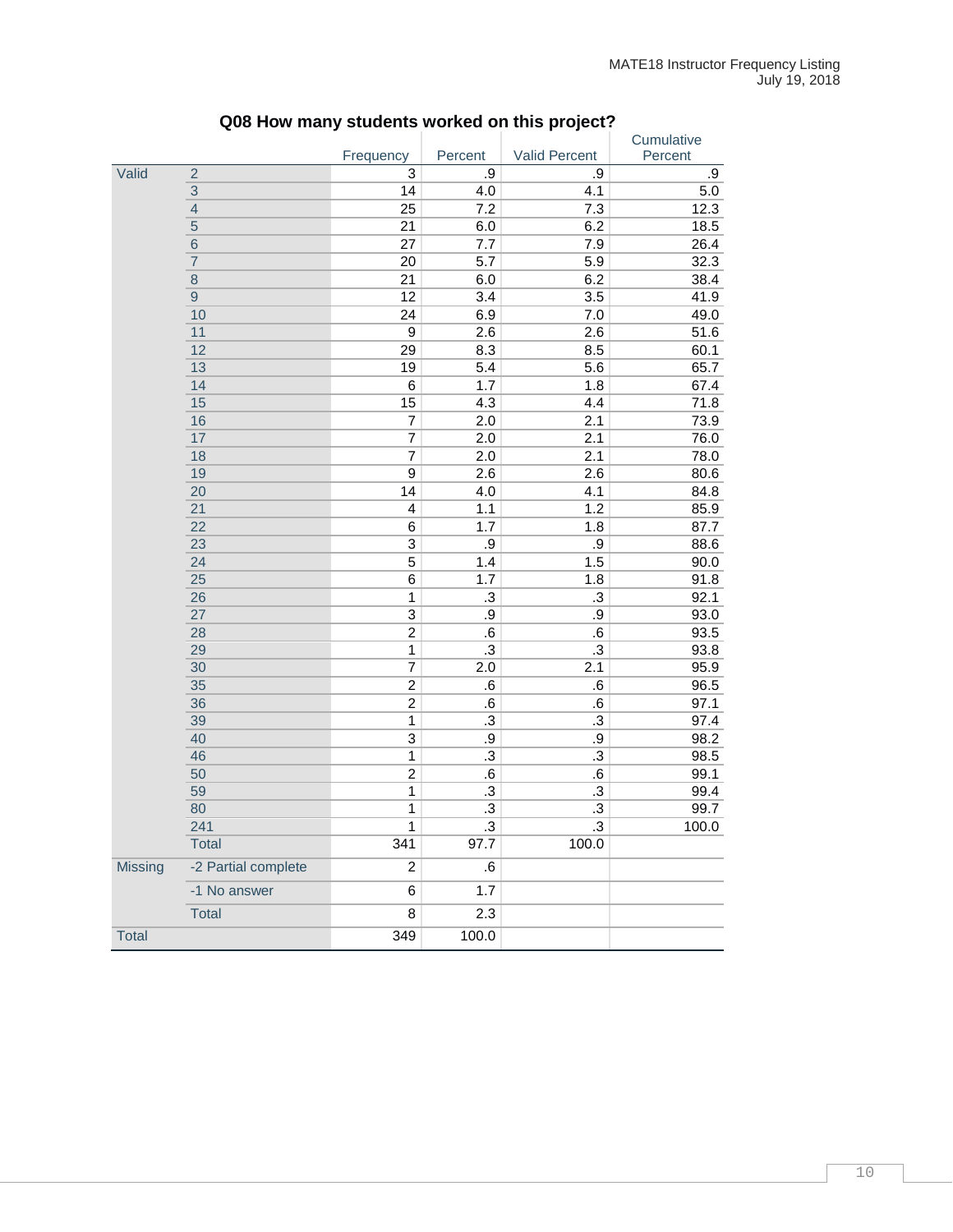|                |                     |           |         |                      | Cumulative |
|----------------|---------------------|-----------|---------|----------------------|------------|
|                |                     | Frequency | Percent | <b>Valid Percent</b> | Percent    |
| Valid          | 1 Yes               | 42        | 12.0    | 12.3                 | 12.3       |
|                | $2$ No              | 300       | 86.0    | 87.7                 | 100.0      |
|                | <b>Total</b>        | 342       | 98.0    | 100.0                |            |
| <b>Missing</b> | -2 Partial complete | 2         | .6      |                      |            |
|                | -1 No answer        | 5         | 1.4     |                      |            |
|                | <b>Total</b>        | 7         | 2.0     |                      |            |
| <b>Total</b>   |                     | 349       | 100.0   |                      |            |

#### **Q09A Which competition classes did your team participate in? EXPLORER**

## **Q09B Which competition classes did your team participate in? RANGER**

|                |                     |                |         |                      | Cumulative |
|----------------|---------------------|----------------|---------|----------------------|------------|
|                |                     | Frequency      | Percent | <b>Valid Percent</b> | Percent    |
| Valid          | 1 Yes               | 175            | 50.1    | 51.2                 | 51.2       |
|                | $2$ No              | 167            | 47.9    | 48.8                 | 100.0      |
|                | <b>Total</b>        | 342            | 98.0    | 100.0                |            |
| <b>Missing</b> | -2 Partial complete | $\overline{2}$ | .6      |                      |            |
|                | -1 No answer        | 5              | 1.4     |                      |            |
|                | <b>Total</b>        | 7              | 2.0     |                      |            |
| <b>Total</b>   |                     | 349            | 100.0   |                      |            |

#### **Q09C Which competition classes did your team participate in? NAVIGATOR**

|                |                     |                |         |                      | Cumulative |
|----------------|---------------------|----------------|---------|----------------------|------------|
|                |                     | Frequency      | Percent | <b>Valid Percent</b> | Percent    |
| Valid          | 1 Yes               | 47             | 13.5    | 13.7                 | 13.7       |
|                | $2$ No              | 295            | 84.5    | 86.3                 | 100.0      |
|                | <b>Total</b>        | 342            | 98.0    | 100.0                |            |
| <b>Missing</b> | -2 Partial complete | $\overline{2}$ | .6      |                      |            |
|                | -1 No answer        | 5              | 1.4     |                      |            |
|                | <b>Total</b>        | 7              | 2.0     |                      |            |
| <b>Total</b>   |                     | 349            | 100.0   |                      |            |

#### **Q09D Which competition classes did your team participate in? SCOUT**

|                |                     | Frequency      | Percent | <b>Valid Percent</b> | Cumulative<br>Percent |
|----------------|---------------------|----------------|---------|----------------------|-----------------------|
| Valid          | 1 Yes               | 128            | 36.7    | 37.4                 | 37.4                  |
|                | $2$ No              | 214            | 61.3    | 62.6                 | 100.0                 |
|                | <b>Total</b>        | 342            | 98.0    | 100.0                |                       |
| <b>Missing</b> | -2 Partial complete | $\overline{2}$ | .6      |                      |                       |
|                | -1 No answer        | 5              | 1.4     |                      |                       |
|                | <b>Total</b>        | 7              | 2.0     |                      |                       |
| <b>Total</b>   |                     | 349            | 100.0   |                      |                       |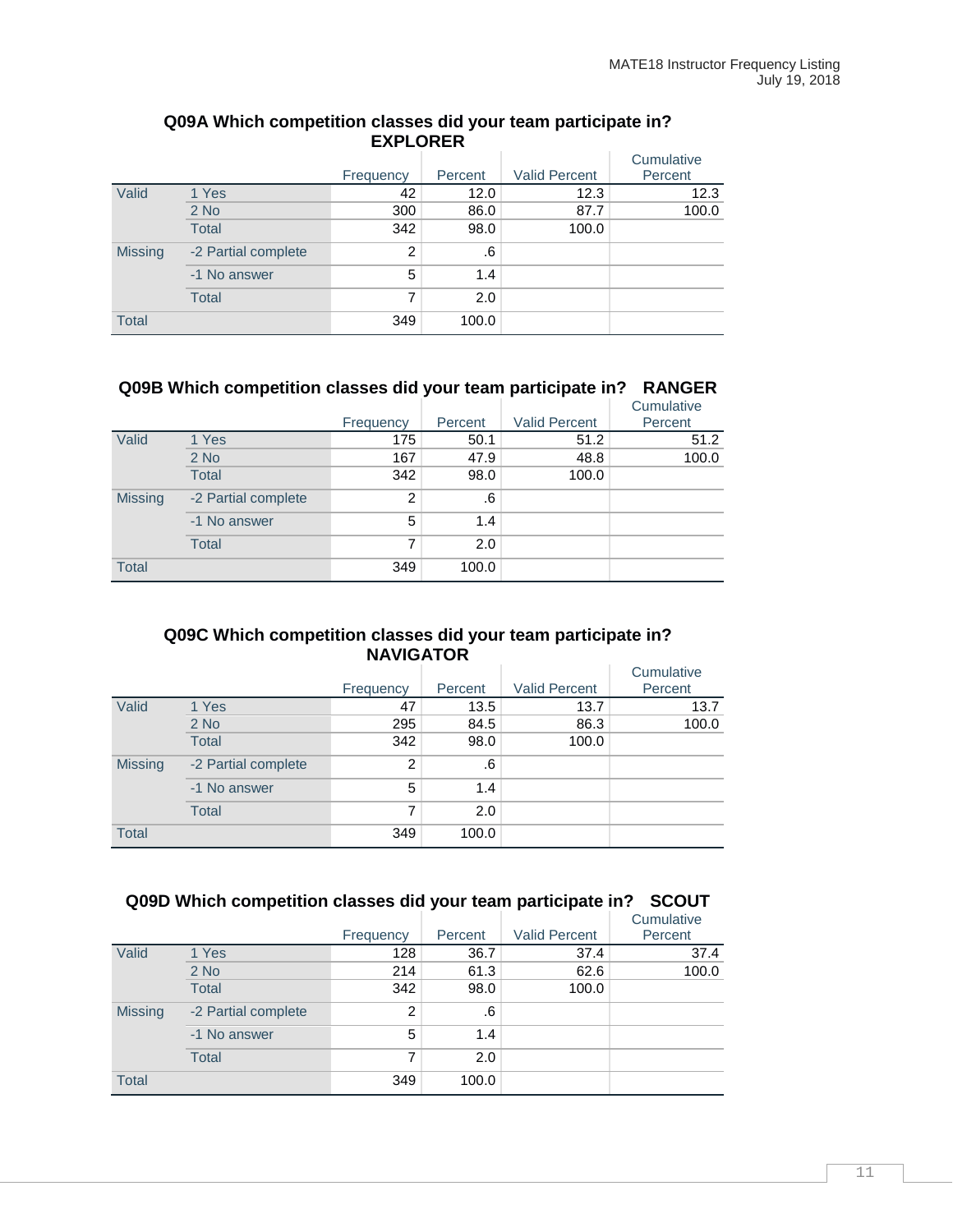|                | . .                 | Frequency      | Percent | <b>Valid Percent</b> | Cumulative<br>Percent |
|----------------|---------------------|----------------|---------|----------------------|-----------------------|
| Valid          | 1 Yes               | 223            | 63.9    | 65.2                 | 65.2                  |
|                | $2$ No              | 119            | 34.1    | 34.8                 | 100.0                 |
|                | <b>Total</b>        | 342            | 98.0    | 100.0                |                       |
| <b>Missing</b> | -2 Partial complete | $\overline{2}$ | .6      |                      |                       |
|                | -1 No answer        | 5              | 1.4     |                      |                       |
|                | <b>Total</b>        | 7              | 2.0     |                      |                       |
| <b>Total</b>   |                     | 349            | 100.0   |                      |                       |

## **Q10A Some questions about you: Are you a...? Teacher/faculty member**

#### **Q10B Some questions about you: Are you a...? Working professional (outside of the school system)**

|                |                     |                |         |                      | Cumulative |
|----------------|---------------------|----------------|---------|----------------------|------------|
|                |                     | Frequency      | Percent | <b>Valid Percent</b> | Percent    |
| Valid          | 1 Yes               | 73             | 20.9    | 21.3                 | 21.3       |
|                | $2$ No              | 269            | 77.1    | 78.7                 | 100.0      |
|                | <b>Total</b>        | 342            | 98.0    | 100.0                |            |
| <b>Missing</b> | -2 Partial complete | $\overline{2}$ | .6      |                      |            |
|                | -1 No answer        | 5              | 1.4     |                      |            |
|                | <b>Total</b>        | 7              | 2.0     |                      |            |
| <b>Total</b>   |                     | 349            | 100.0   |                      |            |

#### **Q10C Some questions about you: Are you a...? After-school program or club coordinator**

|                |                     | Frequency      | Percent | <b>Valid Percent</b> | Cumulative<br>Percent |
|----------------|---------------------|----------------|---------|----------------------|-----------------------|
| Valid          | 1 Yes               | 69             | 19.8    | 20.2                 | 20.2                  |
|                | $2$ No              | 273            | 78.2    | 79.8                 | 100.0                 |
|                | <b>Total</b>        | 342            | 98.0    | 100.0                |                       |
| <b>Missing</b> | -2 Partial complete | $\overline{2}$ | .6      |                      |                       |
|                | -1 No answer        | 5              | 1.4     |                      |                       |
|                | <b>Total</b>        | 7              | 2.0     |                      |                       |
| <b>Total</b>   |                     | 349            | 100.0   |                      |                       |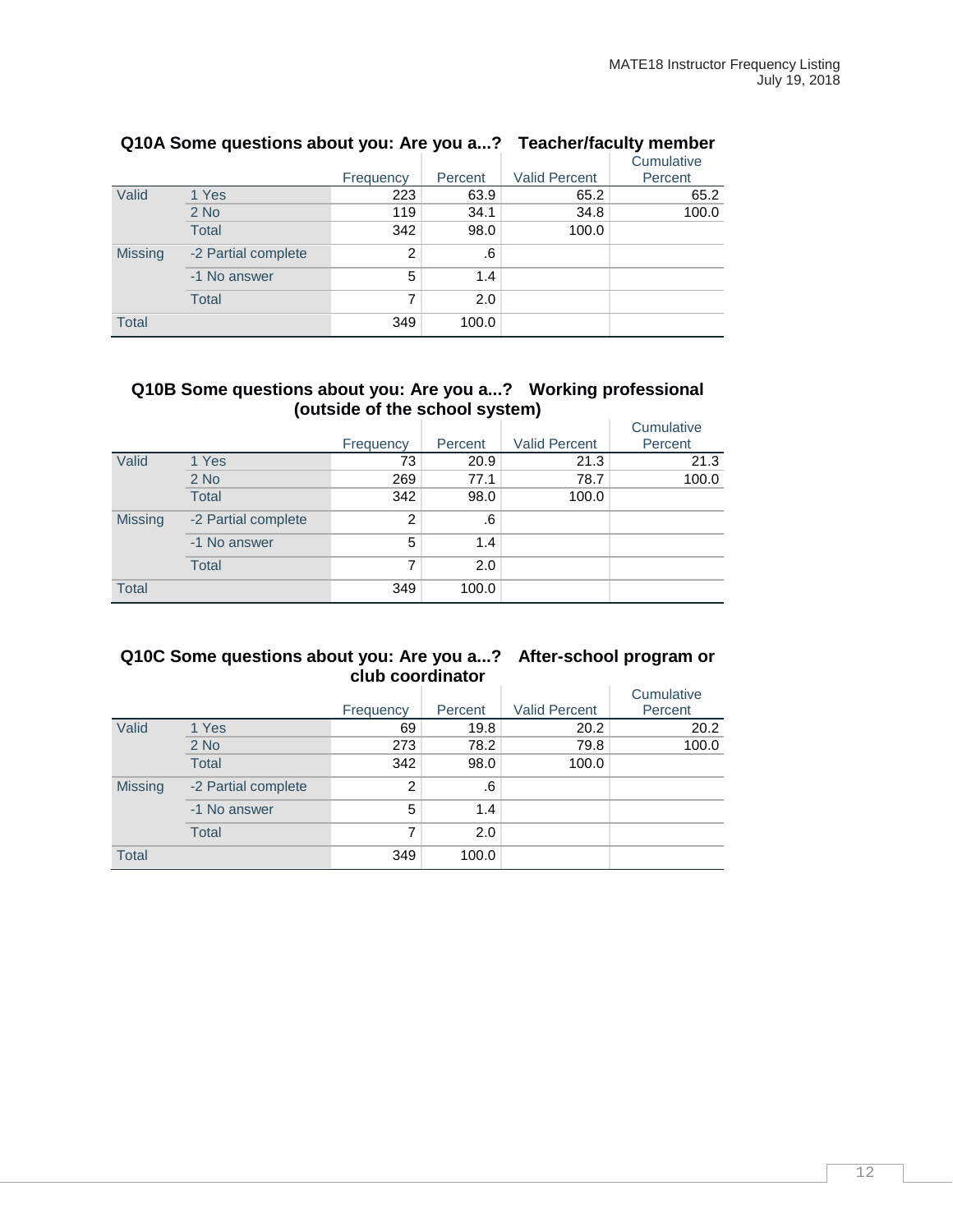| memper         |                     |           |         |                      |            |  |  |
|----------------|---------------------|-----------|---------|----------------------|------------|--|--|
|                |                     |           |         |                      | Cumulative |  |  |
|                |                     | Frequency | Percent | <b>Valid Percent</b> | Percent    |  |  |
| Valid          | 1 Yes               | 60        | 17.2    | 17.5                 | 17.5       |  |  |
|                | $2$ No              | 282       | 80.8    | 82.5                 | 100.0      |  |  |
|                | <b>Total</b>        | 342       | 98.0    | 100.0                |            |  |  |
| <b>Missing</b> | -2 Partial complete | 2         | .6      |                      |            |  |  |
|                | -1 No answer        | 5         | 1.4     |                      |            |  |  |
|                | <b>Total</b>        | 7         | 2.0     |                      |            |  |  |
| <b>Total</b>   |                     | 349       | 100.0   |                      |            |  |  |

#### **Q10D Some questions about you: Are you a...? Parent of an ROV team member**

## **Q10E Some questions about you: Are you a...? Other**

|                |                     |                |         |                      | Cumulative |
|----------------|---------------------|----------------|---------|----------------------|------------|
|                |                     | Frequency      | Percent | <b>Valid Percent</b> | Percent    |
| Valid          | 1 Yes               | 15             | 4.3     | 4.4                  | 4.4        |
|                | $2$ No              | 327            | 93.7    | 95.6                 | 100.0      |
|                | <b>Total</b>        | 342            | 98.0    | 100.0                |            |
| <b>Missing</b> | -2 Partial complete | $\overline{2}$ | .6      |                      |            |
|                | -1 No answer        | 5              | 1.4     |                      |            |
|                | <b>Total</b>        | 7              | 2.0     |                      |            |
| <b>Total</b>   |                     | 349            | 100.0   |                      |            |

### **Q11A What audience do you teach and/or mentor? Elementary**

|                |                     |                |         |                      | Cumulative |
|----------------|---------------------|----------------|---------|----------------------|------------|
|                |                     | Frequency      | Percent | <b>Valid Percent</b> | Percent    |
| Valid          | 1 Yes               | 52             | 14.9    | 15.2                 | 15.2       |
|                | $2$ No              | 290            | 83.1    | 84.8                 | 100.0      |
|                | <b>Total</b>        | 342            | 98.0    | 100.0                |            |
| <b>Missing</b> | -2 Partial complete | $\overline{2}$ | .6      |                      |            |
|                | -1 No answer        | 5              | 1.4     |                      |            |
|                | <b>Total</b>        | 7              | 2.0     |                      |            |
| <b>Total</b>   |                     | 349            | 100.0   |                      |            |

#### **Q11B What audience do you teach and/or mentor? Middle/junior high school**

|                |                     |                |         |                      | Cumulative |
|----------------|---------------------|----------------|---------|----------------------|------------|
|                |                     | Frequency      | Percent | <b>Valid Percent</b> | Percent    |
| Valid          | 1 Yes               | 158            | 45.3    | 46.2                 | 46.2       |
|                | $2$ No              | 184            | 52.7    | 53.8                 | 100.0      |
|                | <b>Total</b>        | 342            | 98.0    | 100.0                |            |
| <b>Missing</b> | -2 Partial complete | $\overline{2}$ | .6      |                      |            |
|                | -1 No answer        | 5              | 1.4     |                      |            |
|                | <b>Total</b>        | 7              | 2.0     |                      |            |
| <b>Total</b>   |                     | 349            | 100.0   |                      |            |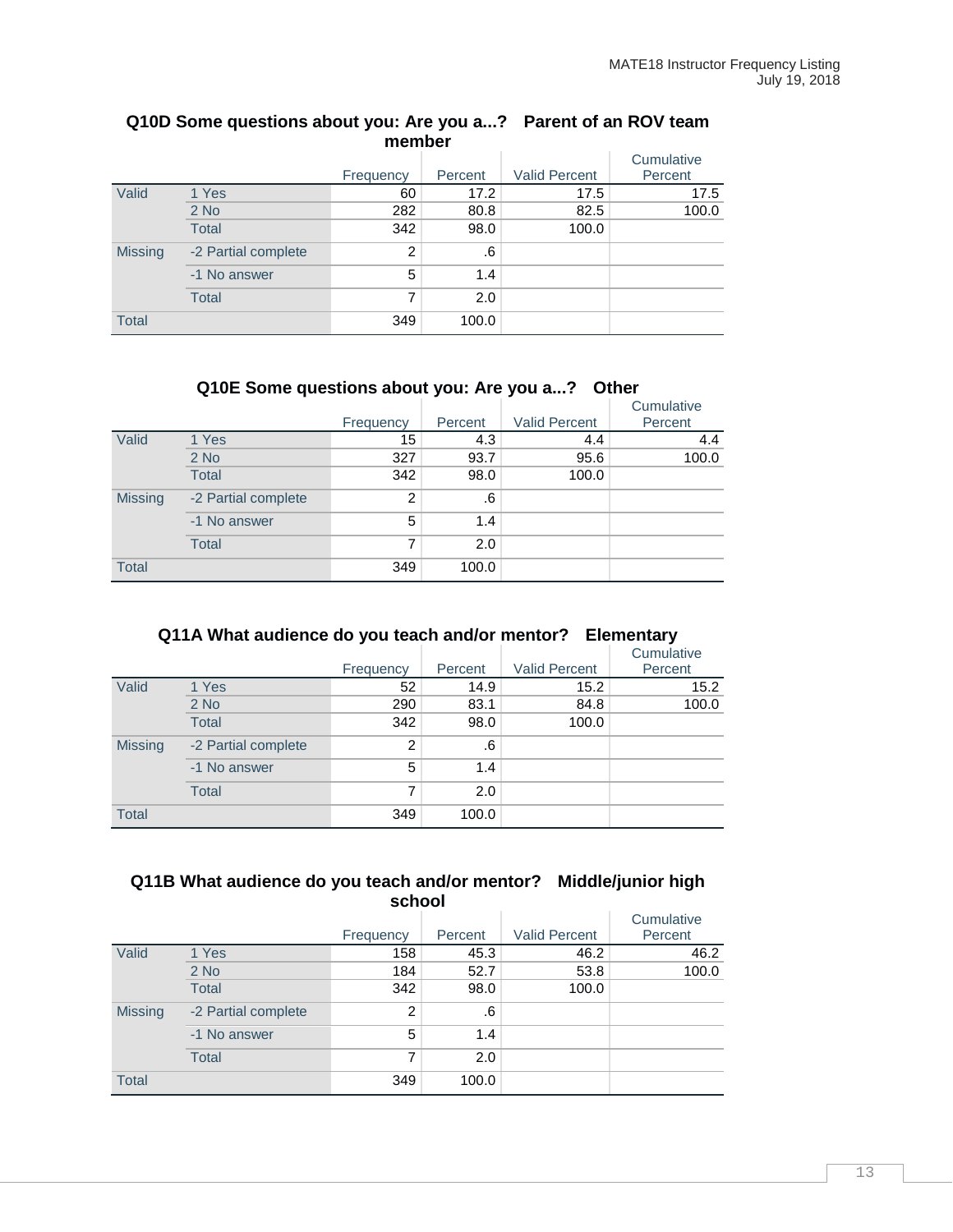|                |                     | Frequency      | Percent | ັ<br><b>Valid Percent</b> | Cumulative<br>Percent |
|----------------|---------------------|----------------|---------|---------------------------|-----------------------|
| Valid          | 1 Yes               | 198            | 56.7    | 57.9                      | 57.9                  |
|                | $2$ No              | 144            | 41.3    | 42.1                      | 100.0                 |
|                | <b>Total</b>        | 342            | 98.0    | 100.0                     |                       |
| <b>Missing</b> | -2 Partial complete | $\overline{2}$ | .6      |                           |                       |
|                | -1 No answer        | 5              | 1.4     |                           |                       |
|                | <b>Total</b>        | 7              | 2.0     |                           |                       |
| <b>Total</b>   |                     | 349            | 100.0   |                           |                       |

#### **Q11C What audience do you teach and/or mentor? High school**

#### **Q11D What audience do you teach and/or mentor? 2-year college or technical institution**

|                |                     |           |         |                      | Cumulative |
|----------------|---------------------|-----------|---------|----------------------|------------|
|                |                     | Frequency | Percent | <b>Valid Percent</b> | Percent    |
| Valid          | 1 Yes               | 17        | 4.9     | 5.0                  | 5.0        |
|                | $2$ No              | 325       | 93.1    | 95.0                 | 100.0      |
|                | <b>Total</b>        | 342       | 98.0    | 100.0                |            |
| <b>Missing</b> | -2 Partial complete | 2         | .6      |                      |            |
|                | -1 No answer        | 5         | 1.4     |                      |            |
|                | <b>Total</b>        | 7         | 2.0     |                      |            |
| <b>Total</b>   |                     | 349       | 100.0   |                      |            |

#### **Q11E What audience do you teach and/or mentor? 4-year college or university**

|                |                     | Frequency      | Percent | <b>Valid Percent</b> | Cumulative<br>Percent |
|----------------|---------------------|----------------|---------|----------------------|-----------------------|
| Valid          | 1 Yes               | 31             | 8.9     | 9.1                  | 9.1                   |
|                | $2$ No              | 311            | 89.1    | 90.9                 | 100.0                 |
|                | <b>Total</b>        | 342            | 98.0    | 100.0                |                       |
| <b>Missing</b> | -2 Partial complete | $\overline{2}$ | .6      |                      |                       |
|                | -1 No answer        | 5              | 1.4     |                      |                       |
|                | <b>Total</b>        | 7              | 2.0     |                      |                       |
| <b>Total</b>   |                     | 349            | 100.0   |                      |                       |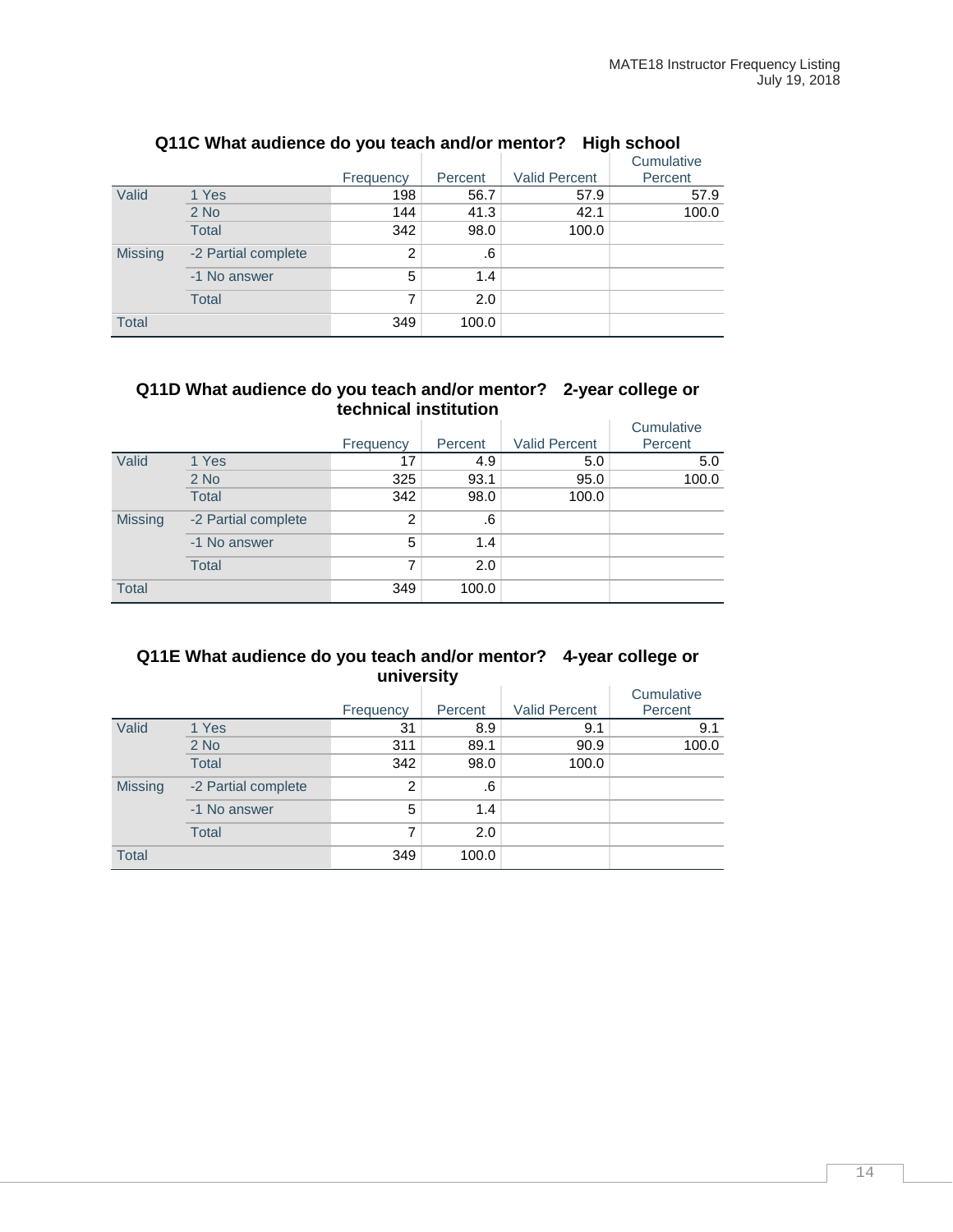|                |                     | Frequency      | Percent | <b>Valid Percent</b> | Cumulative<br>Percent |  |  |
|----------------|---------------------|----------------|---------|----------------------|-----------------------|--|--|
|                |                     |                |         |                      |                       |  |  |
| Valid          | 1 Yes               | 9              | 2.6     | 2.6                  | 2.6                   |  |  |
|                | $2$ No              | 333            | 95.4    | 97.4                 | 100.0                 |  |  |
|                | <b>Total</b>        | 342            | 98.0    | 100.0                |                       |  |  |
| <b>Missing</b> | -2 Partial complete | $\overline{2}$ | .6      |                      |                       |  |  |
|                | -1 No answer        | 5              | 1.4     |                      |                       |  |  |
|                | <b>Total</b>        | 7              | 2.0     |                      |                       |  |  |
| <b>Total</b>   |                     | 349            | 100.0   |                      |                       |  |  |

#### **Q11F What audience do you teach and/or mentor? Other (Please describe):**

#### **Q11F\_o What audience do you teach and/or mentor? Other (Please describe): (specify)**

|                |                   | Frequency | Percent | <b>Valid Percent</b> | Cumulative<br>Percent |
|----------------|-------------------|-----------|---------|----------------------|-----------------------|
| Valid          | 1 Comment         | 9         | 2.6     | 2.8                  | 2.8                   |
|                | 2 No comments     | 310       | 88.8    | 97.2                 | 100.0                 |
|                | <b>Total</b>      | 319       | 91.4    | 100.0                |                       |
| <b>Missing</b> | -3 Branching skip | 18        | 5.2     |                      |                       |
|                | -1 No answer      | 12        | 3.4     |                      |                       |
|                | <b>Total</b>      | 30        | 8.6     |                      |                       |
| <b>Total</b>   |                   | 349       | 100.0   |                      |                       |

#### **Q12 How many years have you participated in the MATE ROV competition?**

|                |                     |                |         |                      | Cumulative |
|----------------|---------------------|----------------|---------|----------------------|------------|
|                |                     | Frequency      | Percent | <b>Valid Percent</b> | Percent    |
| Valid          | $\mathbf{1}$        | 94             | 26.9    | 28.0                 | 28.0       |
|                |                     | 72             | 20.6    | 21.4                 | 49.4       |
|                | $\frac{2}{3}$       | 46             | 13.2    | 13.7                 | 63.1       |
|                | $\frac{4}{5}$       | 31             | 8.9     | 9.2                  | 72.3       |
|                |                     | 25             | 7.2     | 7.4                  | 79.8       |
|                | $\frac{6}{7}$       | 17             | 4.9     | 5.1                  | 84.8       |
|                |                     | 10             | 2.9     | 3.0                  | 87.8       |
|                | $\frac{8}{9}$       | 14             | 4.0     | 4.2                  | 92.0       |
|                |                     | 5              | 1.4     | 1.5                  | 93.5       |
|                | 10                  | 9              | 2.6     | 2.7                  | 96.1       |
|                | 11                  | 7              | 2.0     | 2.1                  | 98.2       |
|                | 12                  | 3              | .9      | .9                   | 99.1       |
|                | 13                  | 1              | .3      | .3                   | 99.4       |
|                | 14                  | 1              | .3      | .3                   | 99.7       |
|                | 16                  | 1              | .3      | .3                   | 100.0      |
|                | <b>Total</b>        | 336            | 96.3    | 100.0                |            |
| <b>Missing</b> | -2 Partial complete | $\overline{c}$ | .6      |                      |            |
|                | -1 No answer        | 11             | 3.2     |                      |            |
|                | Total               | 13             | 3.7     |                      |            |
| <b>Total</b>   |                     | 349            | 100.0   |                      |            |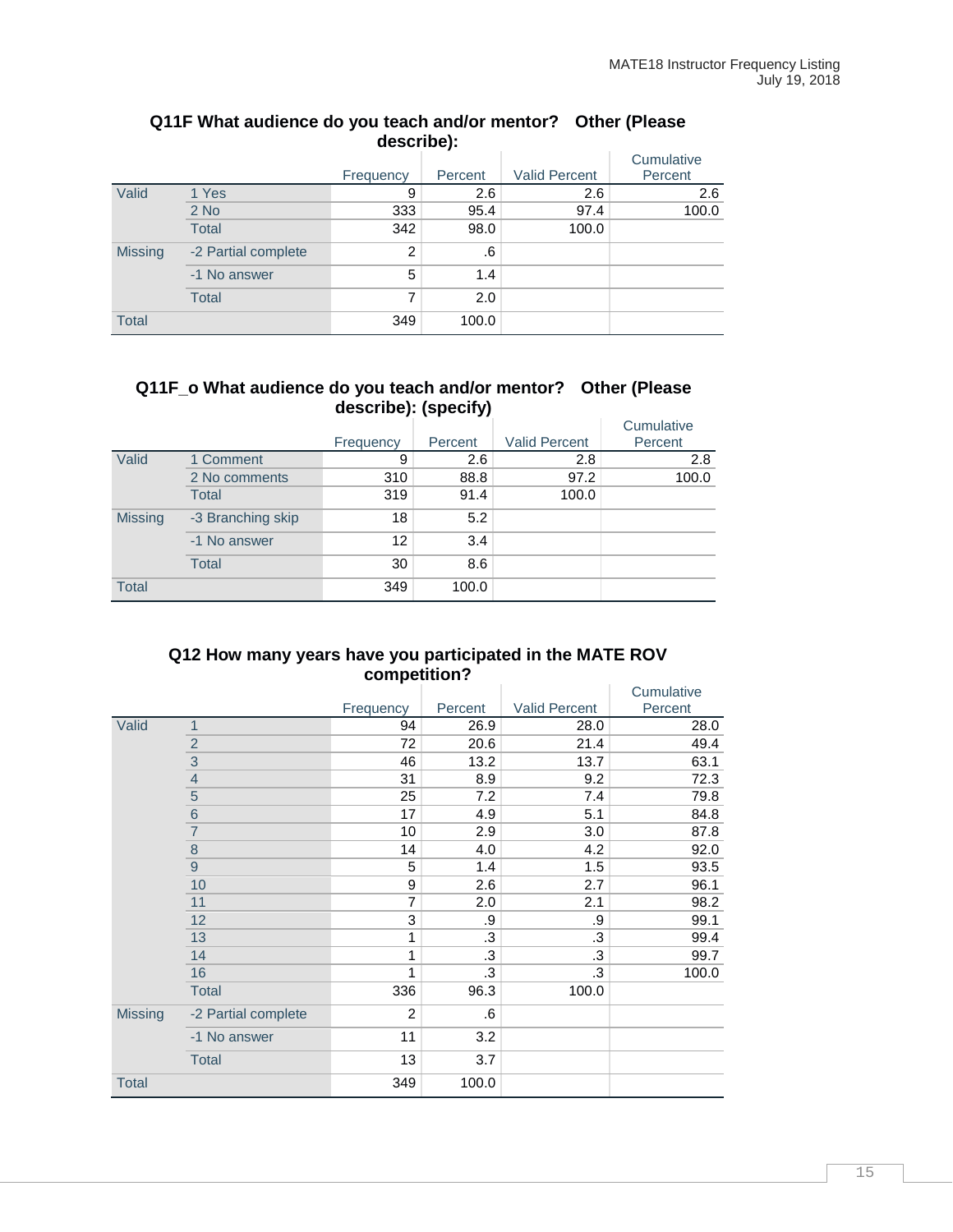|                |                     | Frequency      | Percent | <b>Valid Percent</b> | Cumulative<br>Percent |
|----------------|---------------------|----------------|---------|----------------------|-----------------------|
| Valid          | 1 Yes               | 78             | 22.3    | 23.1                 | 23.1                  |
|                | $2$ No              | 255            | 73.1    | 75.4                 | 98.5                  |
|                | 3 Not sure          | 5              | 1.4     | 1.5                  | 100.0                 |
|                | <b>Total</b>        | 338            | 96.8    | 100.0                |                       |
| <b>Missing</b> | -2 Partial complete | $\overline{2}$ | .6      |                      |                       |
|                | -1 No answer        | 9              | 2.6     |                      |                       |
|                | <b>Total</b>        | 11             | 3.2     |                      |                       |
| <b>Total</b>   |                     | 349            | 100.0   |                      |                       |

#### **Q13 This year, did you attend any workshops related to the ROV program?**

#### **Q14A How did you incorporate this project into your curriculum? Part of a course**

|                |                     |                |         |                      | Cumulative |
|----------------|---------------------|----------------|---------|----------------------|------------|
|                |                     | Frequency      | Percent | <b>Valid Percent</b> | Percent    |
| Valid          | 1 Yes               | 69             | 19.8    | 20.2                 | 20.2       |
|                | $2$ No              | 273            | 78.2    | 79.8                 | 100.0      |
|                | <b>Total</b>        | 342            | 98.0    | 100.0                |            |
| <b>Missing</b> | -2 Partial complete | $\overline{2}$ | .6      |                      |            |
|                | -1 No answer        | 5              | 1.4     |                      |            |
|                | <b>Total</b>        | 7              | 2.0     |                      |            |
| <b>Total</b>   |                     | 349            | 100.0   |                      |            |

#### **Q14B How did you incorporate this project into your curriculum? Afterschool club**  $\sim$  $\Gamma$  Cumulative

|                |                     | Frequency | Percent | <b>Valid Percent</b> | Cumulative<br>Percent |
|----------------|---------------------|-----------|---------|----------------------|-----------------------|
| Valid          | 1 Yes               | 243       | 69.6    | 71.1                 | 71.1                  |
|                | $2$ No              | 99        | 28.4    | 28.9                 | 100.0                 |
|                | <b>Total</b>        | 342       | 98.0    | 100.0                |                       |
| <b>Missing</b> | -2 Partial complete | 2         | .6      |                      |                       |
|                | -1 No answer        | 5         | 1.4     |                      |                       |
|                | <b>Total</b>        | 7         | 2.0     |                      |                       |
| <b>Total</b>   |                     | 349       | 100.0   |                      |                       |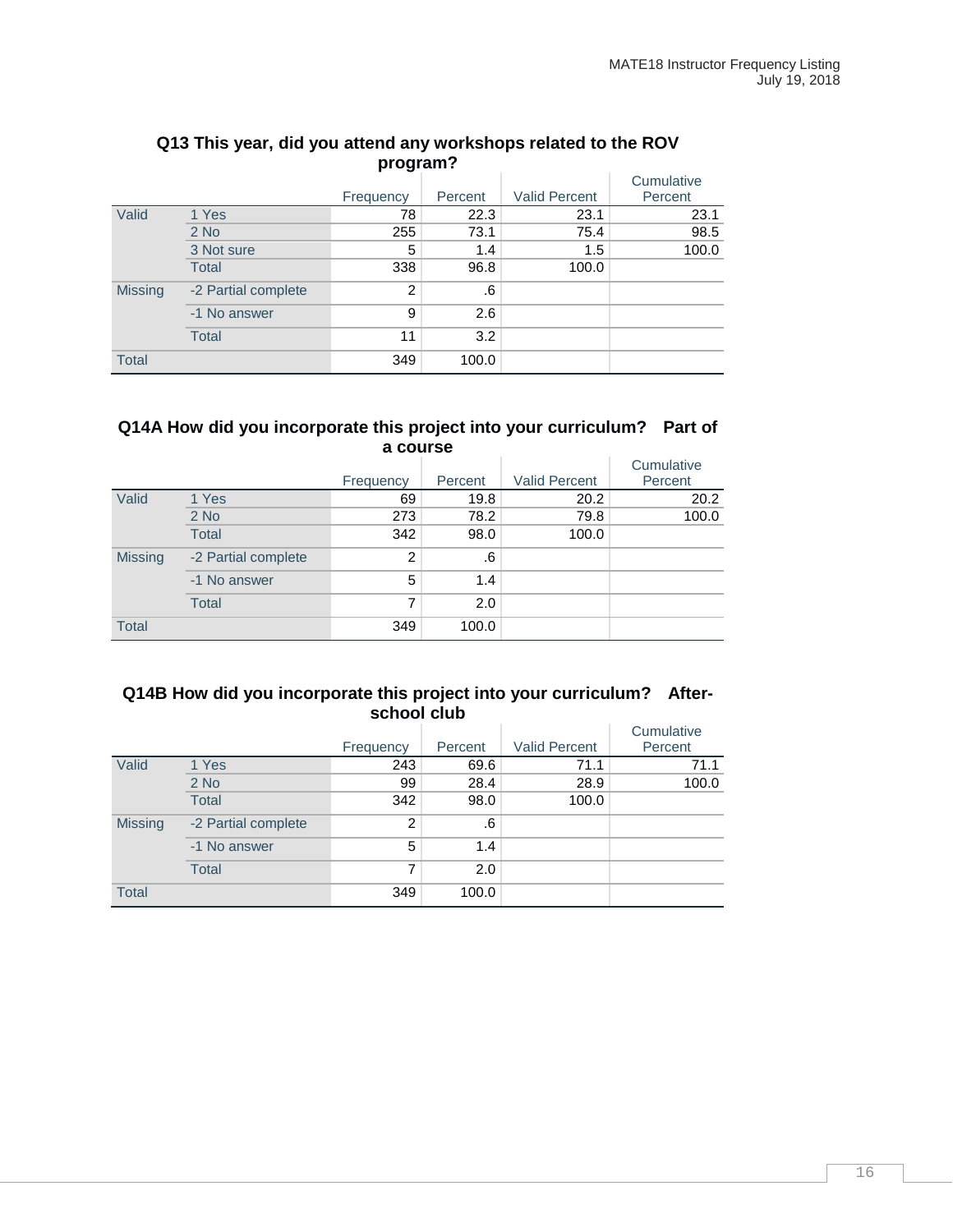|                |                     | Frequency | Percent | <b>Valid Percent</b> | Cumulative<br>Percent |
|----------------|---------------------|-----------|---------|----------------------|-----------------------|
| Valid          | 1 Yes               | 75        | 21.5    | 21.9                 | 21.9                  |
|                | $2$ No              | 267       | 76.5    | 78.1                 | 100.0                 |
|                | <b>Total</b>        | 342       | 98.0    | 100.0                |                       |
| <b>Missing</b> | -2 Partial complete | 2         | .6      |                      |                       |
|                | -1 No answer        | 5         | 1.4     |                      |                       |
|                | <b>Total</b>        | 7         | 2.0     |                      |                       |
| <b>Total</b>   |                     | 349       | 100.0   |                      |                       |

#### **Q14C How did you incorporate this project into your curriculum? Voluntary activity**

## **Q14D How did you incorporate this project into your curriculum? Other**

|                |                     | Frequency      | Percent | <b>Valid Percent</b> | Cumulative<br>Percent |
|----------------|---------------------|----------------|---------|----------------------|-----------------------|
| Valid          | 1 Yes               | 15             | 4.3     | 4.4                  | 4.4                   |
|                | $2$ No              | 327            | 93.7    | 95.6                 | 100.0                 |
|                | <b>Total</b>        | 342            | 98.0    | 100.0                |                       |
| <b>Missing</b> | -2 Partial complete | $\overline{2}$ | .6      |                      |                       |
|                | -1 No answer        | 5              | 1.4     |                      |                       |
|                | <b>Total</b>        | 7              | 2.0     |                      |                       |
| <b>Total</b>   |                     | 349            | 100.0   |                      |                       |

### **Q14D\_o How did you incorporate this project into your curriculum? Other (specify)**

|                |                   | Frequency | Percent | <b>Valid Percent</b> | Cumulative<br>Percent |
|----------------|-------------------|-----------|---------|----------------------|-----------------------|
| Valid          | 1 Comment         | 19        | 5.4     | 5.9                  | 5.9                   |
|                | 2 No comments     | 301       | 86.2    | 94.1                 | 100.0                 |
|                | <b>Total</b>      | 320       | 91.7    | 100.0                |                       |
| <b>Missing</b> | -3 Branching skip | 17        | 4.9     |                      |                       |
|                | -1 No answer      | 12        | 3.4     |                      |                       |
|                | <b>Total</b>      | 29        | 8.3     |                      |                       |
| <b>Total</b>   |                   | 349       | 100.0   |                      |                       |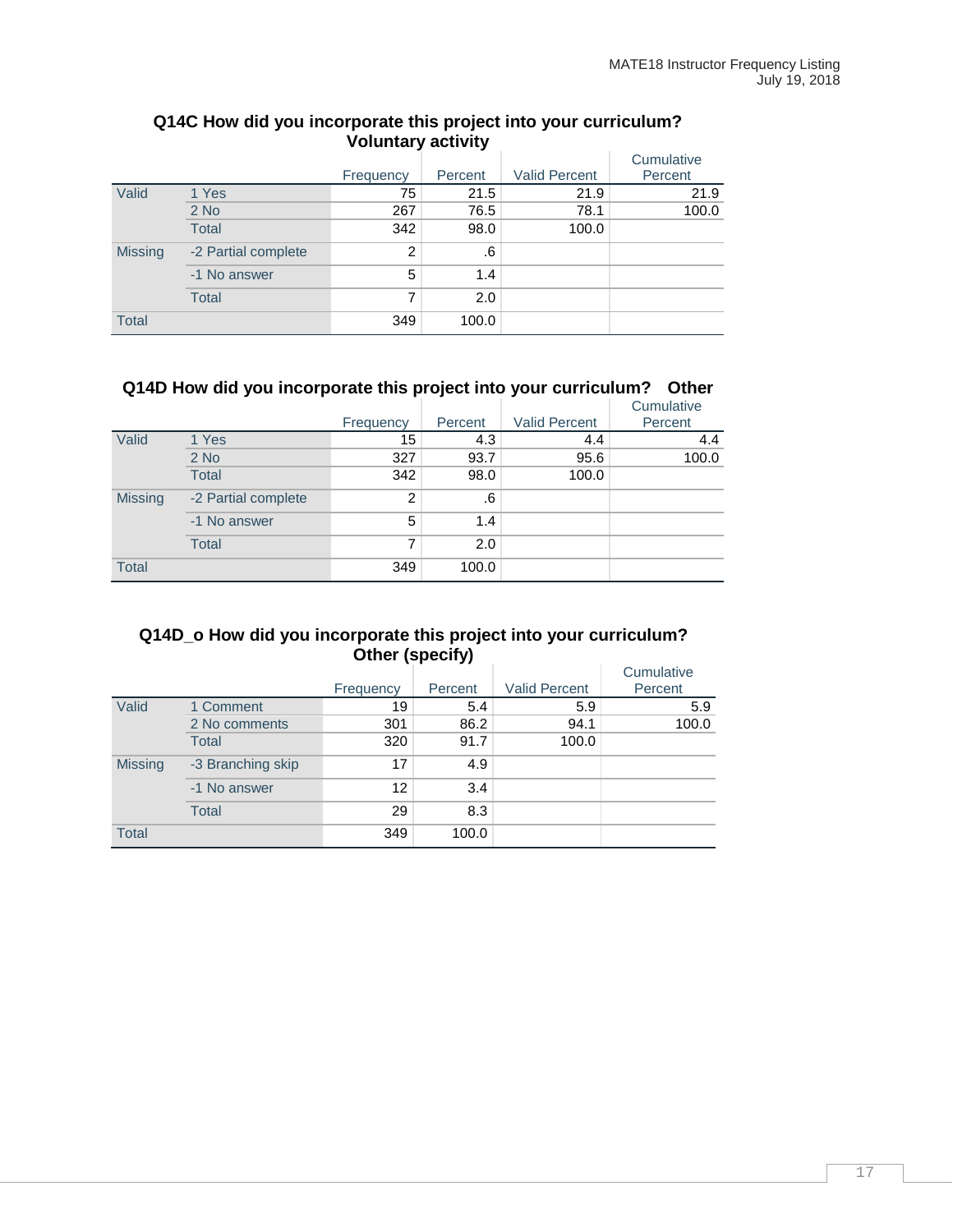#### **Q15 Did a classroom/club mentor come to your site to help your team? (A classroom/club mentor is a student or professional assigned to provide assistance at your site.)**

|                |                     | Frequency      | Percent | <b>Valid Percent</b> | Cumulative<br>Percent |
|----------------|---------------------|----------------|---------|----------------------|-----------------------|
| Valid          | 1 Yes               | 75             | 21.5    | 22.7                 | 22.7                  |
|                | $2$ No              | 239            | 68.5    | 72.2                 | 94.9                  |
|                | 3 Not sure          | 17             | 4.9     | 5.1                  | 100.0                 |
|                | <b>Total</b>        | 331            | 94.8    | 100.0                |                       |
| <b>Missing</b> | -2 Partial complete | $\overline{2}$ | .6      |                      |                       |
|                | -1 No answer        | 16             | 4.6     |                      |                       |
|                | <b>Total</b>        | 18             | 5.2     |                      |                       |
| <b>Total</b>   |                     | 349            | 100.0   |                      |                       |

### **Q16 To what extent did the mentor help you incorporate robotics activities into your course or club?**

|                |                                                                     |                |         |                      | Cumulative |
|----------------|---------------------------------------------------------------------|----------------|---------|----------------------|------------|
|                |                                                                     | Frequency      | Percent | <b>Valid Percent</b> | Percent    |
| Valid          | 1 A great extent                                                    | 47             | 13.5    | 48.5                 | 48.5       |
|                | 2 A moderate extent                                                 | 21             | 6.0     | 21.6                 | 70.1       |
|                | 3 A small extent                                                    | 10             | 2.9     | 10.3                 | 80.4       |
|                | 4 Not at all                                                        | 2              | .6      | 2.1                  | 82.5       |
|                | 5 Not sure                                                          | $\overline{2}$ | .6      | 2.1                  | 84.5       |
|                | 6 Not applicabale - did not<br>work with a classroom/club<br>mentor | 15             | 4.3     | 15.5                 | 100.0      |
|                | <b>Total</b>                                                        | 97             | 27.8    | 100.0                |            |
| <b>Missing</b> | -3 Branching skip                                                   | 233            | 66.8    |                      |            |
|                | -2 Partial complete                                                 | 2              | .6      |                      |            |
|                | -1 No answer                                                        | 17             | 4.9     |                      |            |
|                | <b>Total</b>                                                        | 252            | 72.2    |                      |            |
| Total          |                                                                     | 349            | 100.0   |                      |            |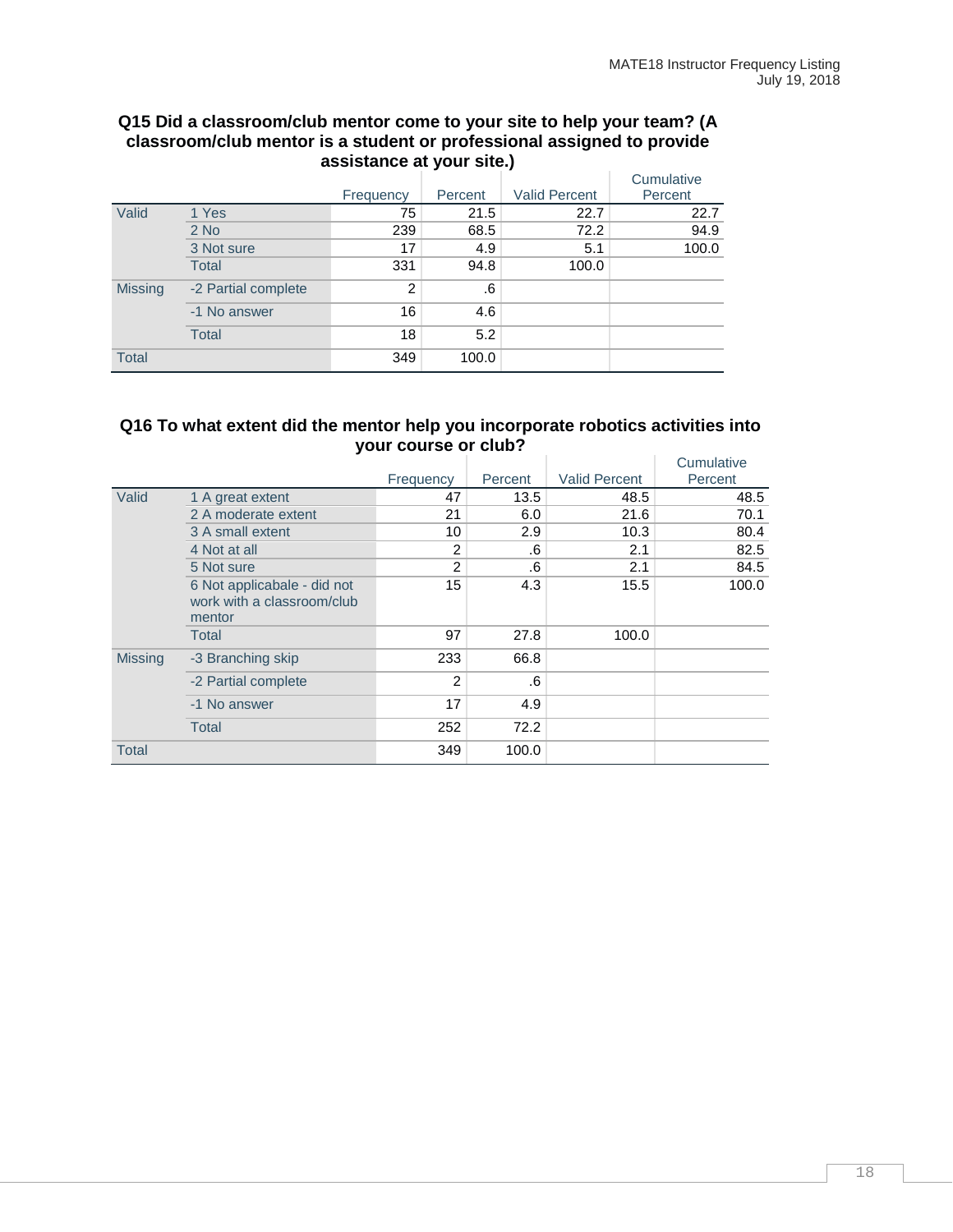|                |                                                                   |           |         |                      | Cumulative |
|----------------|-------------------------------------------------------------------|-----------|---------|----------------------|------------|
|                |                                                                   | Frequency | Percent | <b>Valid Percent</b> | Percent    |
| Valid          | 1 Yes                                                             | 89        | 25.5    | 78.1                 | 78.1       |
|                | $2$ No                                                            | 3         | .9      | 2.6                  | 80.7       |
|                | 3 Not sure                                                        | 6         | 1.7     | 5.3                  | 86.0       |
|                | 4 Not applicable, did not<br>work with a classroom/club<br>member | 16        | 4.6     | 14.0                 | 100.0      |
|                | <b>Total</b>                                                      | 114       | 32.7    | 100.0                |            |
| <b>Missing</b> | -3 Branching skip                                                 | 222       | 63.6    |                      |            |
|                | -2 Partial complete                                               | 2         | .6      |                      |            |
|                | -1 No answer                                                      | 11        | 3.2     |                      |            |
|                | <b>Total</b>                                                      | 235       | 67.3    |                      |            |
| <b>Total</b>   |                                                                   | 349       | 100.0   |                      |            |

#### **Q17 Was the mentor adequately prepared to support you and your students through the ROV design and building process?**

## **Q18 What is your gender?**

|                |                        | Frequency | Percent | <b>Valid Percent</b> | Cumulative<br>Percent |
|----------------|------------------------|-----------|---------|----------------------|-----------------------|
| Valid          | 1 Male                 | 201       | 57.6    | 59.3                 | 59.3                  |
|                | 2 Female               | 136       | 39.0    | 40.1                 | 99.4                  |
|                | 3 Prefer not to answer | 2         | .6      | .6                   | 100.0                 |
|                | <b>Total</b>           | 339       | 97.1    | 100.0                |                       |
| <b>Missing</b> | -2 Partial complete    | 2         | .6      |                      |                       |
|                | -1 No answer           | 8         | 2.3     |                      |                       |
|                | <b>Total</b>           | 10        | 2.9     |                      |                       |
| <b>Total</b>   |                        | 349       | 100.0   |                      |                       |

## **Q19A What would you say best describes your ethnicity? White**

|                |                     |           |         |                      | Cumulative |
|----------------|---------------------|-----------|---------|----------------------|------------|
|                |                     | Frequency | Percent | <b>Valid Percent</b> | Percent    |
| Valid          | 1 Yes               | 246       | 70.5    | 71.7                 | 71.7       |
|                | $2$ No              | 97        | 27.8    | 28.3                 | 100.0      |
|                | <b>Total</b>        | 343       | 98.3    | 100.0                |            |
| <b>Missing</b> | -2 Partial complete | 2         | .6      |                      |            |
|                | -1 No answer        | 4         | 1.1     |                      |            |
|                | <b>Total</b>        | 6         | 1.7     |                      |            |
| <b>Total</b>   |                     | 349       | 100.0   |                      |            |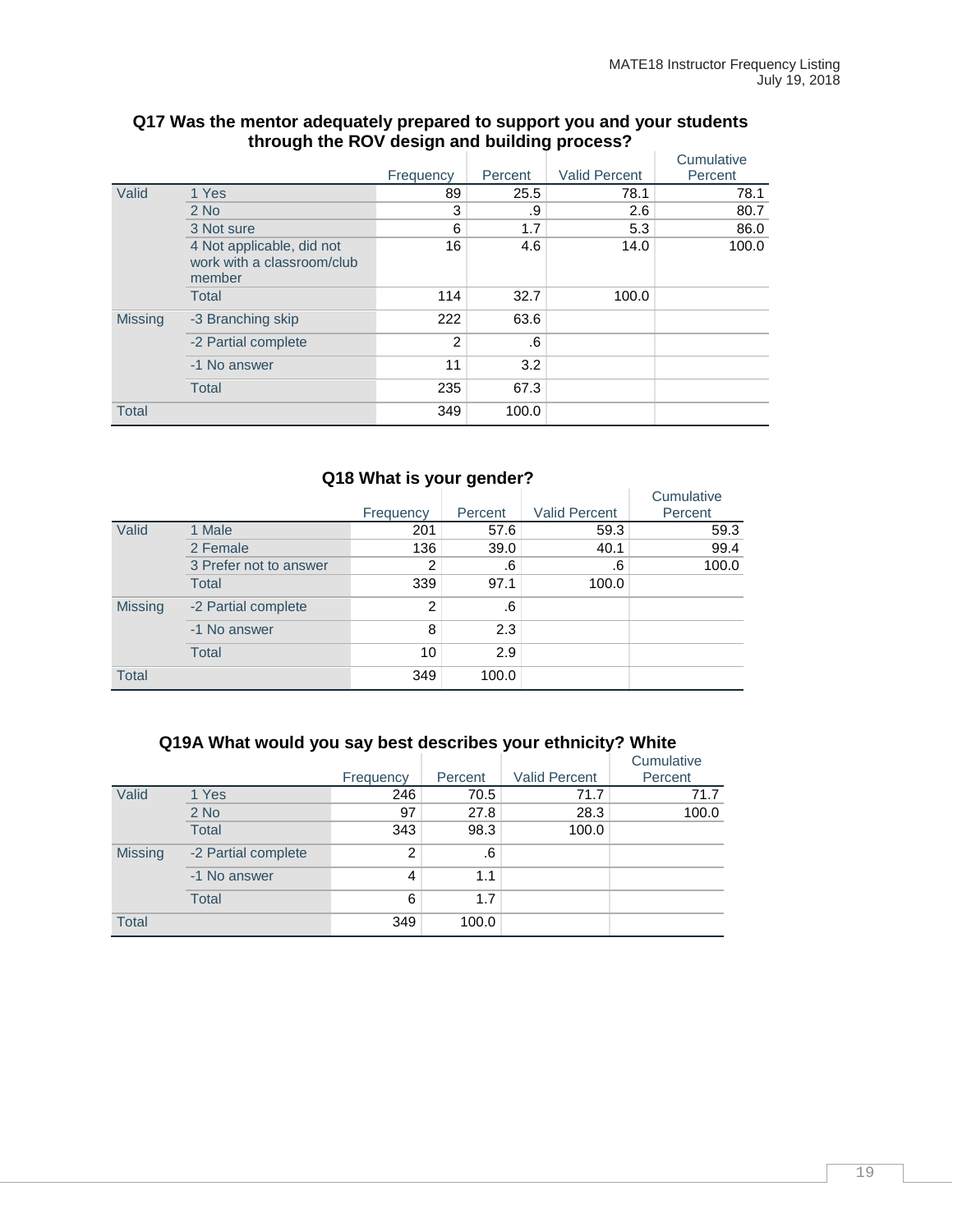|                |                     | Frequency      | Percent | <b>Valid Percent</b> | Cumulative<br>Percent |
|----------------|---------------------|----------------|---------|----------------------|-----------------------|
| Valid          | 1 Yes               | 9              | 2.6     | 2.6                  | 2.6                   |
|                | $2$ No              | 334            | 95.7    | 97.4                 | 100.0                 |
|                | <b>Total</b>        | 343            | 98.3    | 100.0                |                       |
| <b>Missing</b> | -2 Partial complete | $\overline{2}$ | .6      |                      |                       |
|                | -1 No answer        | 4              | 1.1     |                      |                       |
|                | <b>Total</b>        | 6              | 1.7     |                      |                       |
| <b>Total</b>   |                     | 349            | 100.0   |                      |                       |

#### **Q19B What would you say best describes your ethnicity? African American/Black**

#### **Q19C What would you say best describes your ethnicity? Hispanic/Latino/a**

|                |                     |           |         |                      | Cumulative |
|----------------|---------------------|-----------|---------|----------------------|------------|
|                |                     | Frequency | Percent | <b>Valid Percent</b> | Percent    |
| Valid          | 1 Yes               | 29        | 8.3     | 8.5                  | 8.5        |
|                | $2$ No              | 314       | 90.0    | 91.5                 | 100.0      |
|                | <b>Total</b>        | 343       | 98.3    | 100.0                |            |
| <b>Missing</b> | -2 Partial complete | 2         | .6      |                      |            |
|                | -1 No answer        | 4         | 1.1     |                      |            |
|                | <b>Total</b>        | 6         | 1.7     |                      |            |
| <b>Total</b>   |                     | 349       | 100.0   |                      |            |

## **Q19D What would you say best describes your ethnicity? Asian**

|                |                     | Frequency      | Percent | <b>Valid Percent</b> | Cumulative<br>Percent |
|----------------|---------------------|----------------|---------|----------------------|-----------------------|
| Valid          | 1 Yes               | 34             | 9.7     | 9.9                  | 9.9                   |
|                | $2$ No              | 309            | 88.5    | 90.1                 | 100.0                 |
|                | <b>Total</b>        | 343            | 98.3    | 100.0                |                       |
| <b>Missing</b> | -2 Partial complete | $\overline{2}$ | .6      |                      |                       |
|                | -1 No answer        | 4              | 1.1     |                      |                       |
|                | <b>Total</b>        | 6              | 1.7     |                      |                       |
| <b>Total</b>   |                     | 349            | 100.0   |                      |                       |

#### **Q19E What would you say best describes your ethnicity? Filipino/a**

|                | -                   | -<br>Frequency | Percent | -<br><b>Valid Percent</b> | Cumulative<br>Percent |
|----------------|---------------------|----------------|---------|---------------------------|-----------------------|
| Valid          | 1 Yes               | 2              | .6      | .6                        | .6                    |
|                | $2$ No              | 341            | 97.7    | 99.4                      | 100.0                 |
|                | <b>Total</b>        | 343            | 98.3    | 100.0                     |                       |
| <b>Missing</b> | -2 Partial complete | 2              | .6      |                           |                       |
|                | -1 No answer        | 4              | 1.1     |                           |                       |
|                | <b>Total</b>        | 6              | 1.7     |                           |                       |
| <b>Total</b>   |                     | 349            | 100.0   |                           |                       |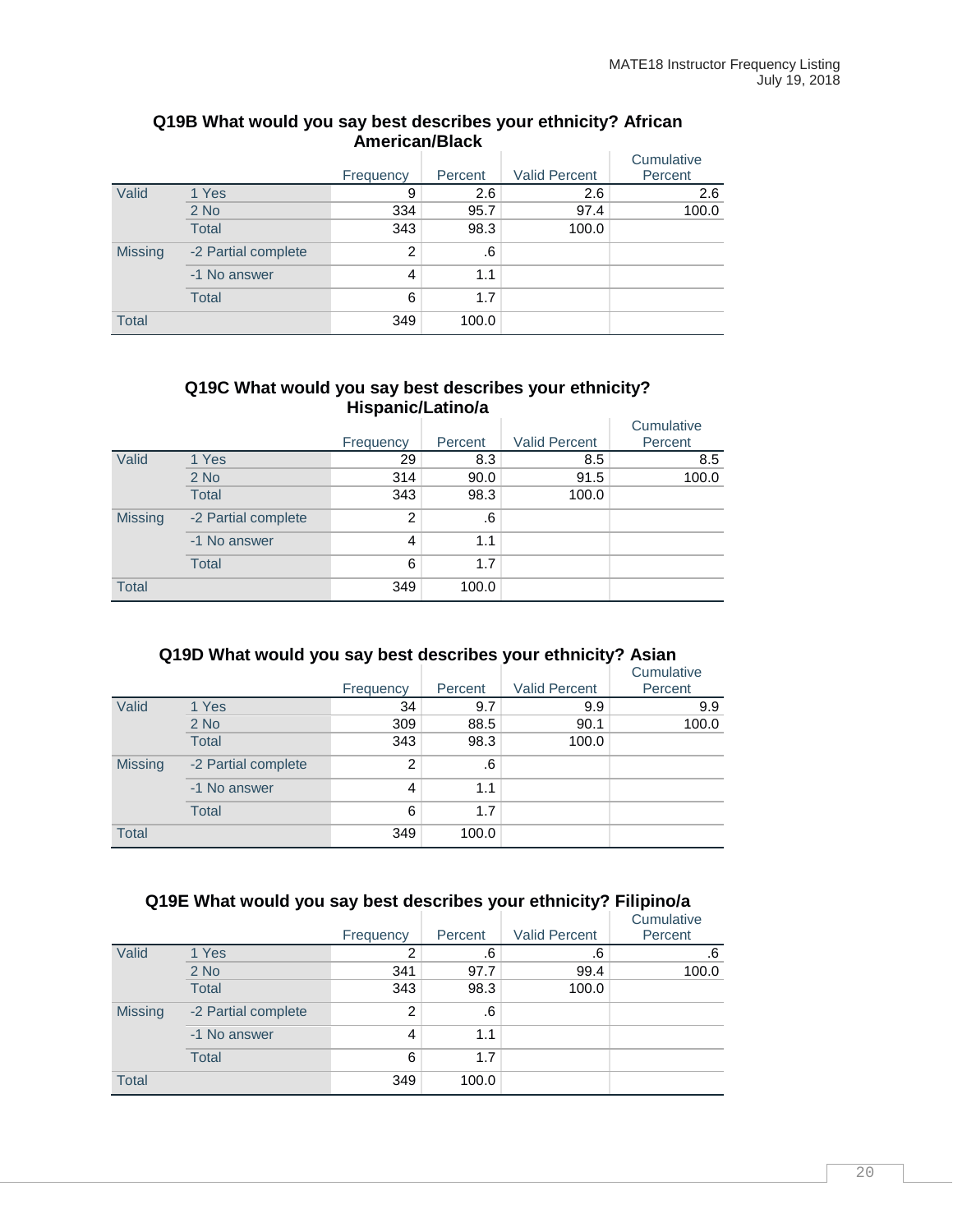|                |                     |           |         |                      | Cumulative |
|----------------|---------------------|-----------|---------|----------------------|------------|
|                |                     | Frequency | Percent | <b>Valid Percent</b> | Percent    |
| Valid          | 1 Yes               | 3         | .9      | .9                   | .9         |
|                | $2$ No              | 340       | 97.4    | 99.1                 | 100.0      |
|                | <b>Total</b>        | 343       | 98.3    | 100.0                |            |
| <b>Missing</b> | -2 Partial complete | 2         | .6      |                      |            |
|                | -1 No answer        | 4         | 1.1     |                      |            |
|                | <b>Total</b>        | 6         | 1.7     |                      |            |
| <b>Total</b>   |                     | 349       | 100.0   |                      |            |

## **Q19F What would you say best describes your ethnicity? Pacific Islander**

#### **Q19G What would you say best describes your ethnicity? American Indian or Alaska Native**

|                |                     |                |         |                      | Cumulative |
|----------------|---------------------|----------------|---------|----------------------|------------|
|                |                     | Frequency      | Percent | <b>Valid Percent</b> | Percent    |
| Valid          | 1 Yes               | 4              | 1.1     | 1.2                  | 1.2        |
|                | $2$ No              | 339            | 97.1    | 98.8                 | 100.0      |
|                | <b>Total</b>        | 343            | 98.3    | 100.0                |            |
| <b>Missing</b> | -2 Partial complete | $\overline{2}$ | .6      |                      |            |
|                | -1 No answer        | 4              | 1.1     |                      |            |
|                | <b>Total</b>        | 6              | 1.7     |                      |            |
| <b>Total</b>   |                     | 349            | 100.0   |                      |            |

#### **Q19H What would you say best describes your ethnicity? Multiple Ethnicities**

|                |                     | Frequency      | Percent | <b>Valid Percent</b> | Cumulative<br>Percent |
|----------------|---------------------|----------------|---------|----------------------|-----------------------|
| Valid          | 1 Yes               | 11             | 3.2     | 3.2                  | 3.2                   |
|                | $2$ No              | 332            | 95.1    | 96.8                 | 100.0                 |
|                | <b>Total</b>        | 343            | 98.3    | 100.0                |                       |
| <b>Missing</b> | -2 Partial complete | $\overline{2}$ | .6      |                      |                       |
|                | -1 No answer        | 4              | 1.1     |                      |                       |
|                | <b>Total</b>        | 6              | 1.7     |                      |                       |
| <b>Total</b>   |                     | 349            | 100.0   |                      |                       |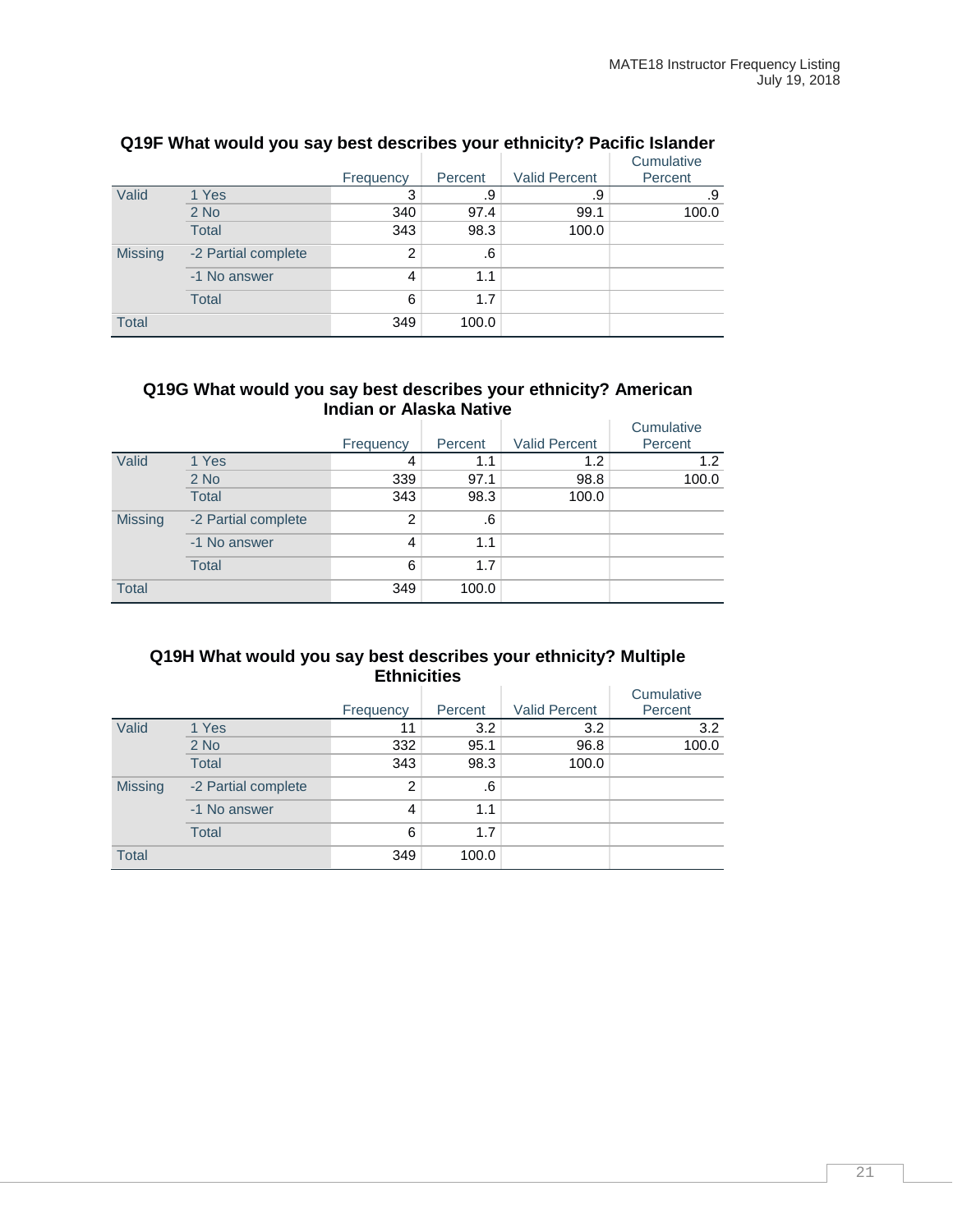| describe       |                     |                |         |                      |                       |  |  |
|----------------|---------------------|----------------|---------|----------------------|-----------------------|--|--|
|                |                     | Frequency      | Percent | <b>Valid Percent</b> | Cumulative<br>Percent |  |  |
| Valid          | 1 Yes               | 8              | 2.3     | 2.3                  | 2.3                   |  |  |
|                | $2$ No              | 335            | 96.0    | 97.7                 | 100.0                 |  |  |
|                | <b>Total</b>        | 343            | 98.3    | 100.0                |                       |  |  |
| <b>Missing</b> | -2 Partial complete | $\overline{2}$ | .6      |                      |                       |  |  |
|                | -1 No answer        | 4              | 1.1     |                      |                       |  |  |
|                | <b>Total</b>        | 6              | 1.7     |                      |                       |  |  |
| <b>Total</b>   |                     | 349            | 100.0   |                      |                       |  |  |

# **Q19I What would you say best describes your ethnicity? Other -- Please**

#### **Q19I\_o What would you say best describes your ethnicity? Other -- Please describe (specify)**

|                |                   | Frequency | Percent | <b>Valid Percent</b> | Cumulative<br>Percent |
|----------------|-------------------|-----------|---------|----------------------|-----------------------|
| Valid          | 1 Comment         | 8         | 2.3     | 2.5                  | 2.5                   |
|                | 2 No comments     | 313       | 89.7    | 97.5                 | 100.0                 |
|                | <b>Total</b>      | 321       | 92.0    | 100.0                |                       |
| <b>Missing</b> | -3 Branching skip | 18        | 5.2     |                      |                       |
|                | -1 No answer      | 10        | 2.9     |                      |                       |
|                | <b>Total</b>      | 28        | 8.0     |                      |                       |
| <b>Total</b>   |                   | 349       | 100.0   |                      |                       |

## **Q20 Do you have any disabilities?**

|                |                         | Frequency | Percent | <b>Valid Percent</b> | Cumulative<br>Percent |
|----------------|-------------------------|-----------|---------|----------------------|-----------------------|
| Valid          | 1 Yes                   | 19        | 5.4     | 5.7                  | 5.7                   |
|                | $2$ No                  | 311       | 89.1    | 92.6                 | 98.2                  |
|                | 3 Prefer not to respond | 6         | 1.7     | 1.8                  | 100.0                 |
|                | <b>Total</b>            | 336       | 96.3    | 100.0                |                       |
| <b>Missing</b> | -2 Partial complete     | 2         | .6      |                      |                       |
|                | -1 No answer            | 11        | 3.2     |                      |                       |
|                | <b>Total</b>            | 13        | 3.7     |                      |                       |
| <b>Total</b>   |                         | 349       | 100.0   |                      |                       |